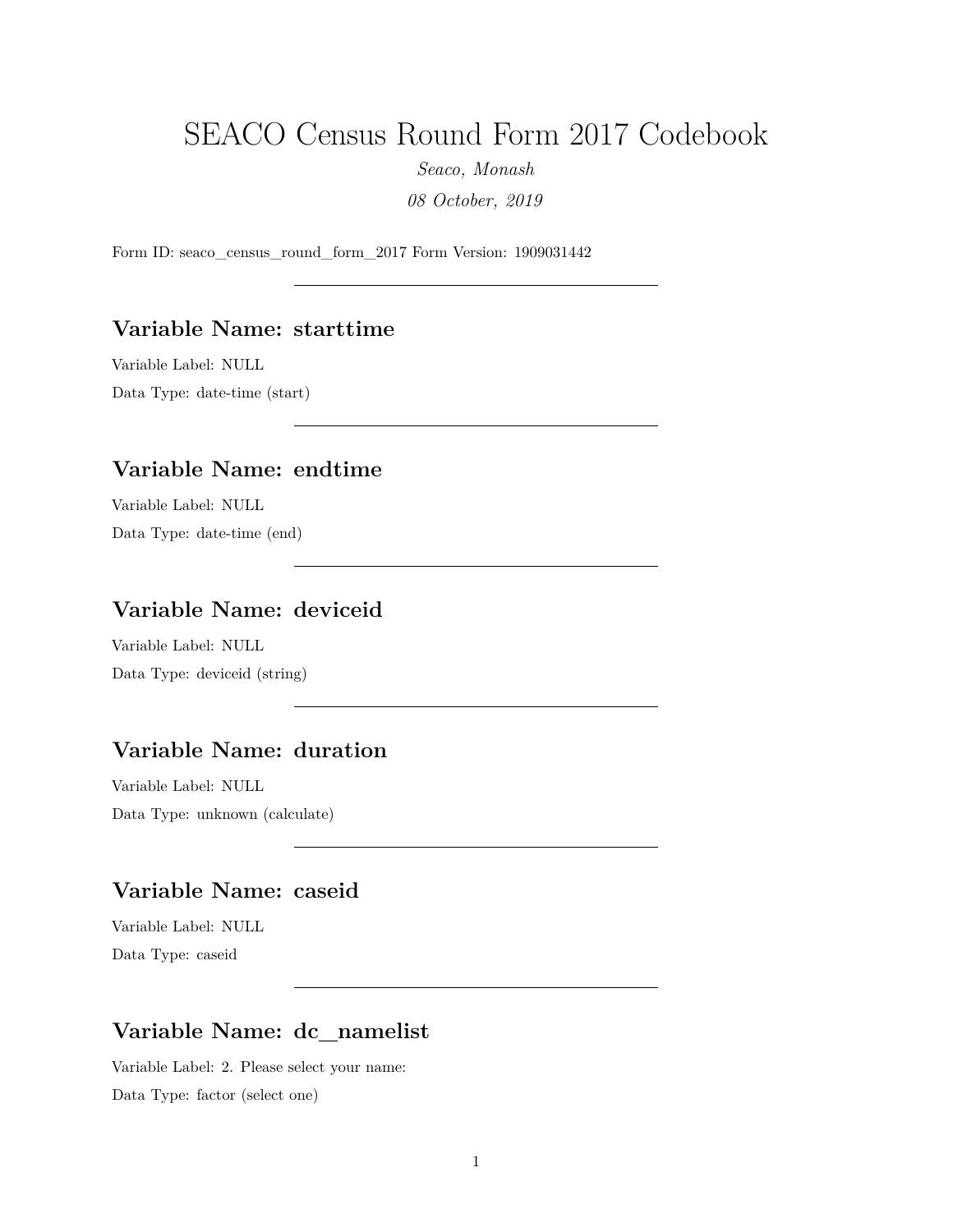| Value               | Label |
|---------------------|-------|
| de password de name |       |

### **Variable Name: dc\_name**

Variable Label: DC's Name Data Type: unknown (calculate)

# **Variable Name: dc\_id**

Variable Label: 3. Please key in your password: Data Type: string

#### **Variable Name: sensitive\_response**

Variable Label: NULL Data Type: calculate\_here

# **Variable Name: HouseDetails\_lbl**

Variable Label: Before you knock on the door of a new dwelling, you will need to collect data from outside Data Type: acknowledge

# **Variable Name: HouseDetails\_type**

Variable Label: 1. What type of house is it? Data Type: factor (select one)

| Value                    | Label                |
|--------------------------|----------------------|
| $\mathbf{1}$             | Bungalow             |
| $\mathfrak{D}$           | Semi-Detached        |
| 3                        | Linked Terrace House |
| $\overline{\mathcal{A}}$ | Shop House           |
| 5                        | Kampung House        |
| 6                        | Flats (Flat)         |
|                          | Other                |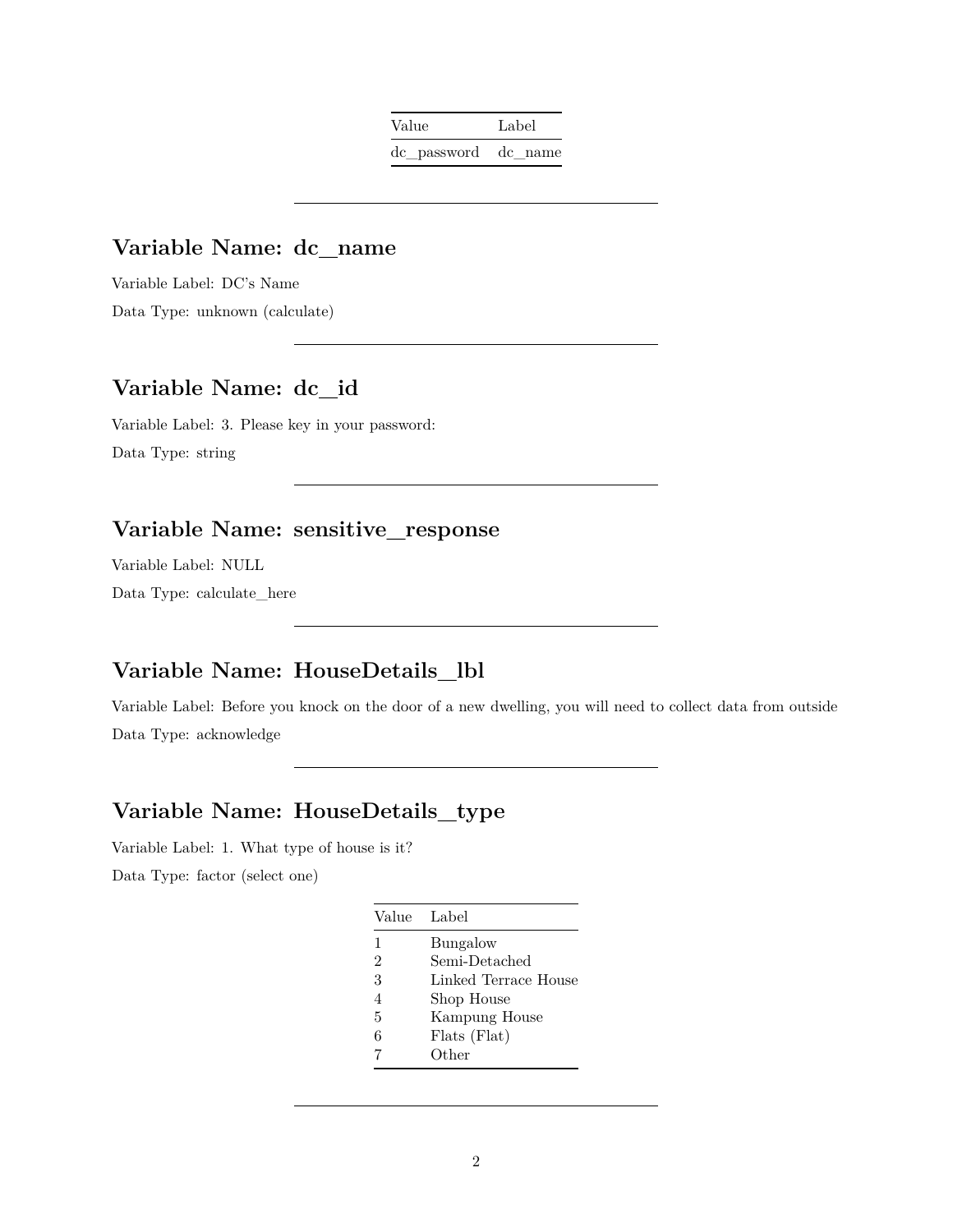#### **Variable Name: HouseDetails\_type\_other**

Variable Label: 2. If you answered "Other" please specify the type of house Data Type: string

# **Variable Name: HouseDetails\_construction**

Variable Label: 3. Describe the material the dwelling is constructed from?

Data Type: factor (select one)

| Value Label    |                                          |
|----------------|------------------------------------------|
| 1              | Bricks or Concrete                       |
| $\overline{2}$ | Wood                                     |
| 3              | Half-and-Half (wood and bricks/concrete) |
| $\overline{4}$ | Other                                    |
| .5             | Do not know                              |

### **Variable Name: HouseDetails\_construction\_other**

Variable Label: 4. If you answered "Other" describe the material the dwelling is constructed from? Data Type: string

# **Variable Name: HouseDetails\_Address**

Variable Label: 5. Is this house included in SEACO's list / map? Data Type: factor (select one)

| Value        | Label |
|--------------|-------|
| $\mathbf{I}$ | Yes   |
| ۰,           | Nο    |

### **Variable Name: HouseDetails\_gps**

Variable Label: 5.1. Determine GPS location of the dwelling Data Type: geopoint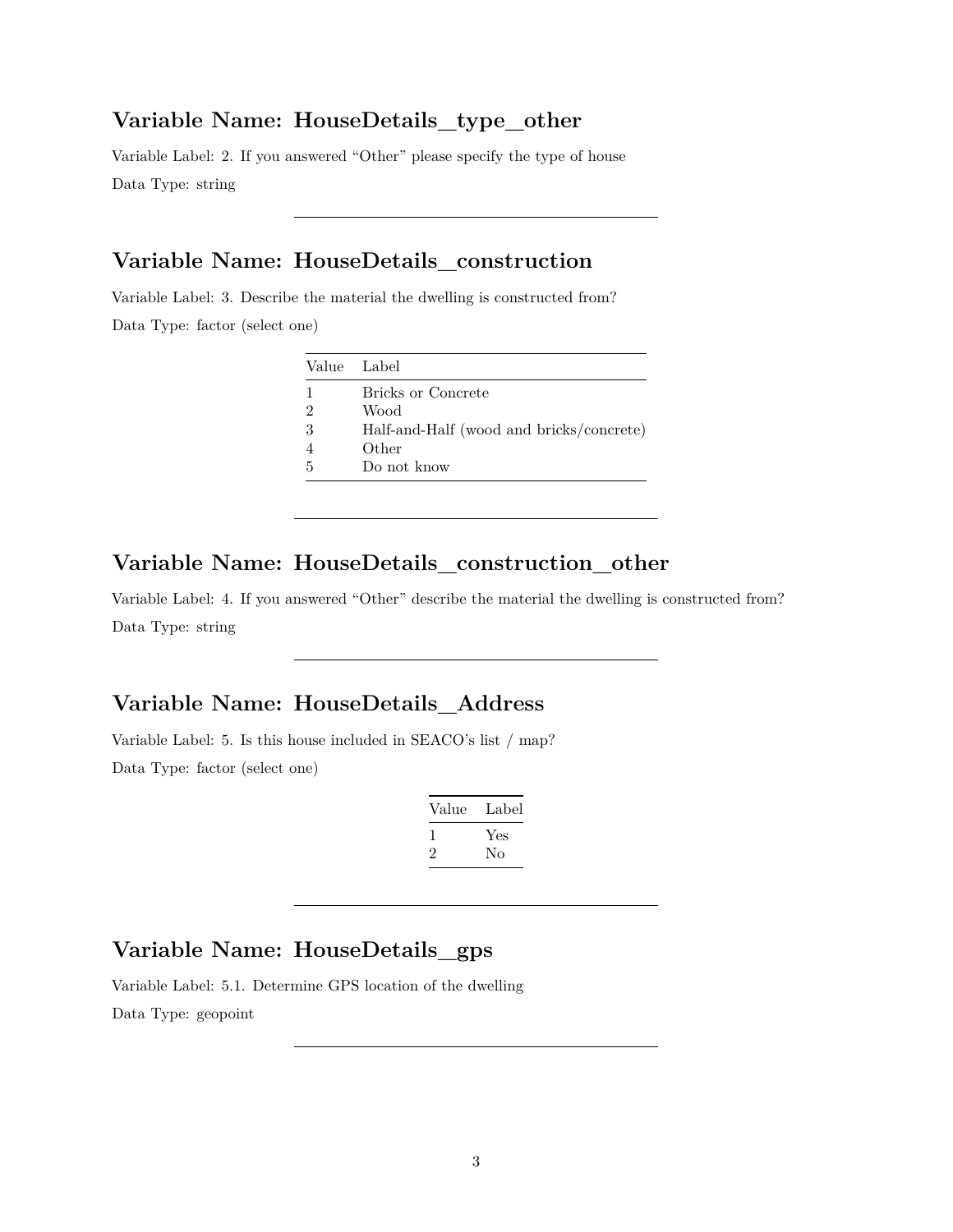#### **Variable Name: HouseDetails\_Mukim\_new**

Variable Label: 7. Which Mukim is that dwelling in? Data Type: factor (select one)

| Value        | Label          |
|--------------|----------------|
| $\mathbf{1}$ | Bekok          |
| 2            | Chaah          |
| 3            | Gemereh        |
| 4            | Jabi           |
| 5            | Sungai Segamat |

### **Variable Name: HouseDetails\_Batu\_new**

Variable Label: 8. Which Batu is that dwelling along? Data Type: string

### **Variable Name: HouseDetails\_Area\_new**

Variable Label: 9. Type of the Taman/Kampung/Felda/Felcra/Quarters of that dwelling?

Data Type: factor (select one)

| Value          | Label          |
|----------------|----------------|
| 1              | Taman          |
| $\mathfrak{D}$ | Kampung        |
| 3              | Felda          |
| 4              | Felcra         |
| 5              | Quarters       |
| հ              | Not applicable |

# **Variable Name: HouseDetails\_Area2\_new**

Variable Label: 10. Please specify the Taman/Kampung/Felda/Felcra/Quarters

of that dwelling?

Data Type: string

#### **Variable Name: HouseDetails\_Area3\_new**

Variable Label: 11. Type of the Taman/Kampung/Felda/Felcra/Quarters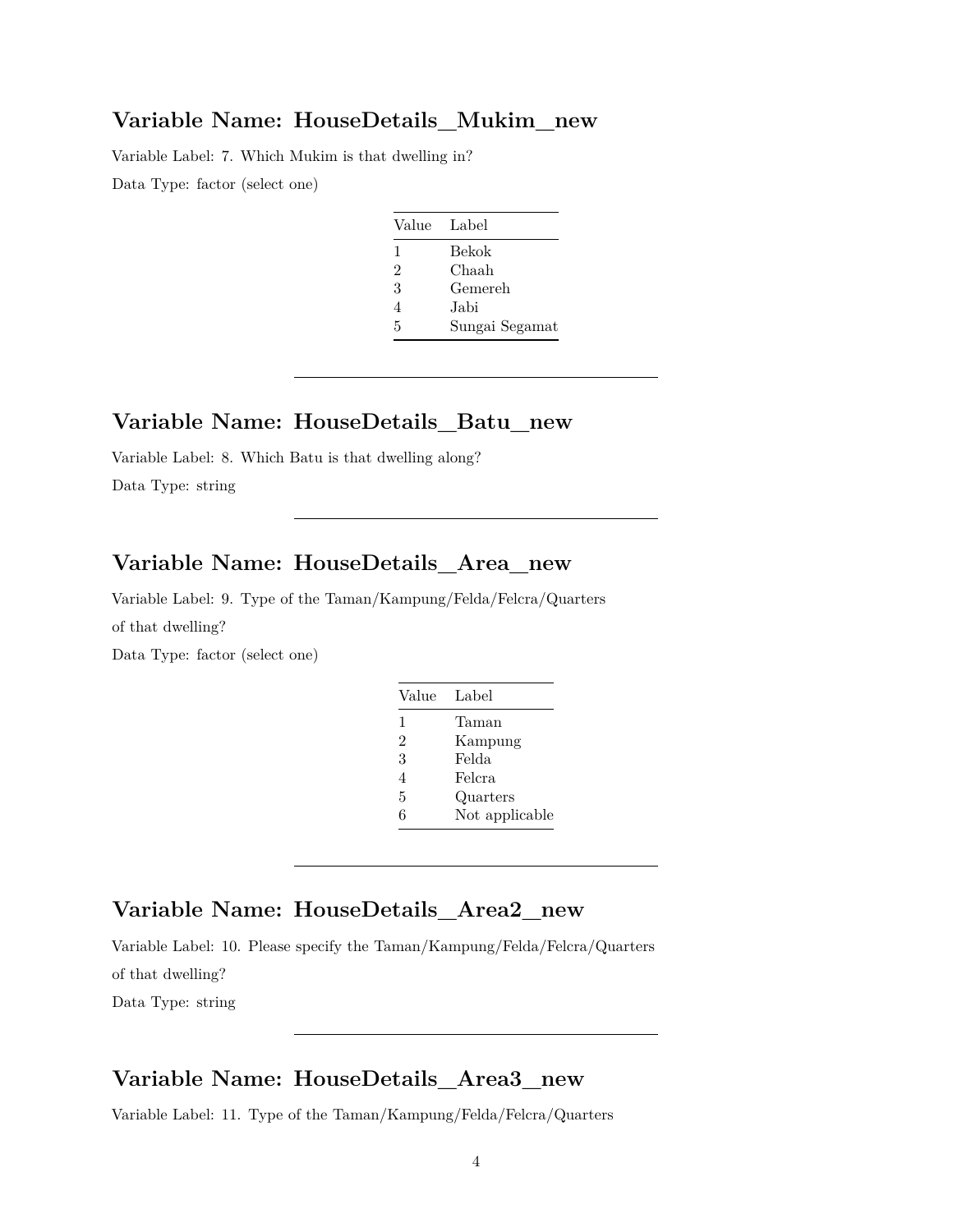of that dwelling? Data Type: factor (select one)

| Value          | Label          |
|----------------|----------------|
| 1              | Taman          |
| $\overline{2}$ | Kampung        |
| 3              | Felda          |
| 4              | Felcra         |
| 5              | Quarters       |
| 6              | Not applicable |

#### **Variable Name: HouseDetails\_Area4\_new**

Variable Label: 12. Please specify the Taman/Kampung/Felda/Felcra/Quarters of that dwelling? Data Type: string

#### **Variable Name: HouseDetails\_Street\_new**

Variable Label: 13. Type of the Street/Lorong of that dwelling? Data Type: factor (select one)

| Value Label |                |
|-------------|----------------|
| ı.          | Jalan          |
| 2           | Lorong         |
| 3           | Not applicable |

### **Variable Name: HouseDetails\_Street2\_new**

Variable Label: 14. Please specify the Street name/Lorong of that dwelling? Data Type: string

#### **Variable Name: HouseDetails\_Street3\_new**

Variable Label: 15. Type of the Street/Lorong of that dwelling? Data Type: factor (select one)

| Value | Label |
|-------|-------|
|       | Jalan |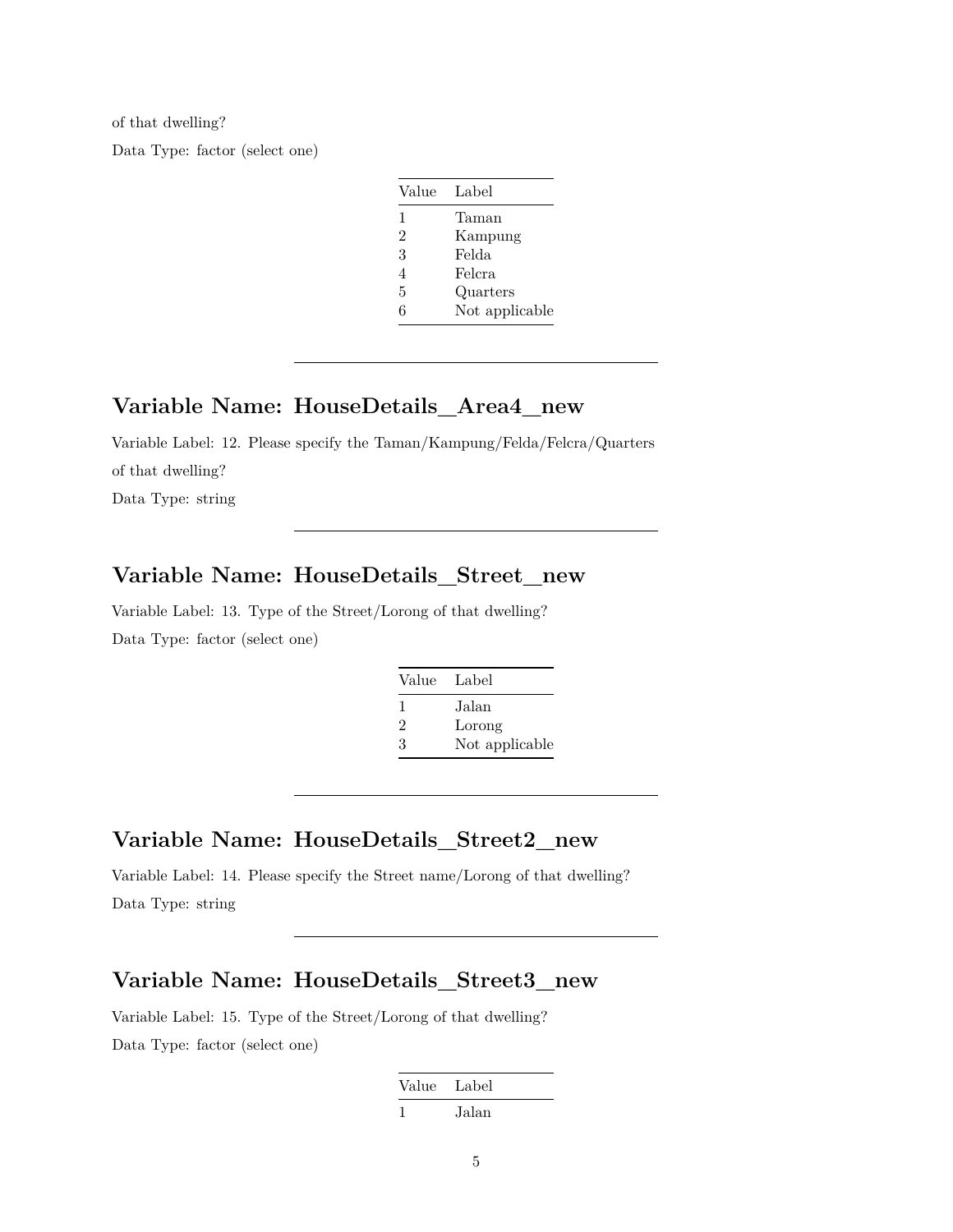| Value | - Label        |
|-------|----------------|
| 2     | Lorong         |
| 3     | Not applicable |

#### **Variable Name: HouseDetails\_Street4\_new**

Variable Label: 16. Please specify the Street name/Lorong of that dwelling? Data Type: string

#### **Variable Name: HouseDetails\_Number\_new**

Variable Label: 17. Type of the Lot number/House number/Pole number of that dwelling? Data Type: factor (select one)

| Value Label    |                |
|----------------|----------------|
| 1              | Lot            |
| $\mathfrak{D}$ | Number         |
| 3              | Pole number    |
|                | Not applicable |

# **Variable Name: HouseDetails\_Number2\_new**

Variable Label: 18. Please specify the Lot number/House number/Pole number of that dwelling? Data Type: string

## **Variable Name: HouseDetails\_Number3\_new**

Variable Label: 19. Type of the Lot number/House number/Pole number of that dwelling? Data Type: factor (select one)

| Value          | - Label        |
|----------------|----------------|
| 1              | Lot            |
| $\mathfrak{D}$ | Number         |
| 3              | Pole number    |
| 4              | Not applicable |
|                |                |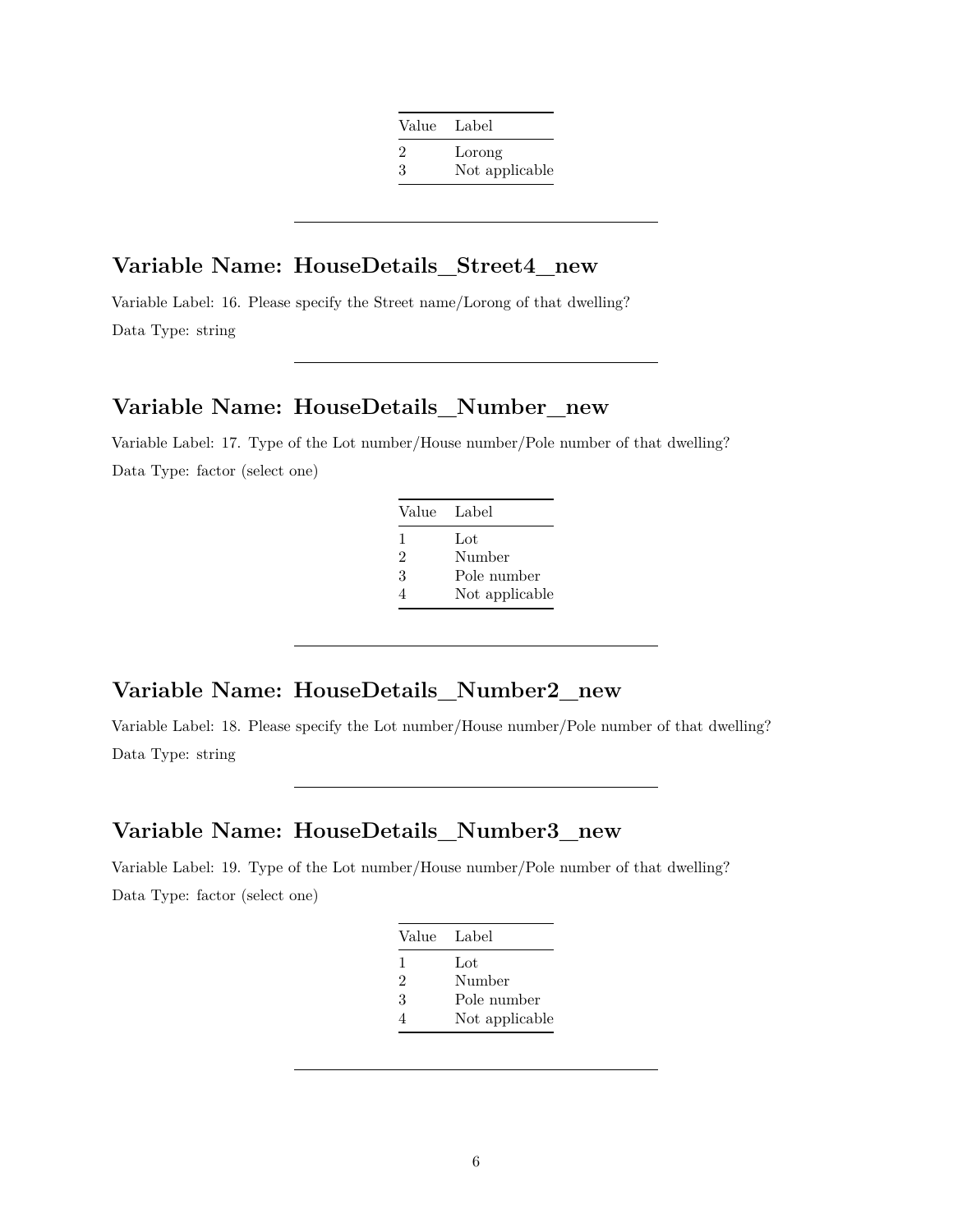#### **Variable Name: HouseDetails\_Number4\_new**

Variable Label: 20. Please specify the Lot number/House number/Pole number of that dwelling? Data Type: string

# **Variable Name: HouseDetails\_Mukim**

Variable Label: 7. Which mukim is that dwelling in?

Data Type: factor (select one)

| Value Label |                |
|-------------|----------------|
| 1           | Bekok          |
| 2           | Chaah          |
| 3           | Gemereh        |
| 4           | Jabi           |
| 5           | Sungai Segamat |

#### **Variable Name: HouseDetails\_Batu**

Variable Label: 8. Which batu is that dwelling along? Data Type: factor (select one)

| Value | Label                               |
|-------|-------------------------------------|
|       | HouseDetails Batu HouseDetails Batu |

# **Variable Name: HouseDetails\_Area**

Variable Label: 9. Type of the Taman/Kampung/Felda/Felcra/Quarters of that dwelling?

Data Type: factor (select one)

| Value | Label                                     |
|-------|-------------------------------------------|
|       | HouseDetails Area3 HouseDetails AreaDesc3 |

#### **Variable Name: HouseDetails\_Area2**

Variable Label: 10. Please specify the Taman/Kampung/Felda/Felcra/Quarters of that dwelling?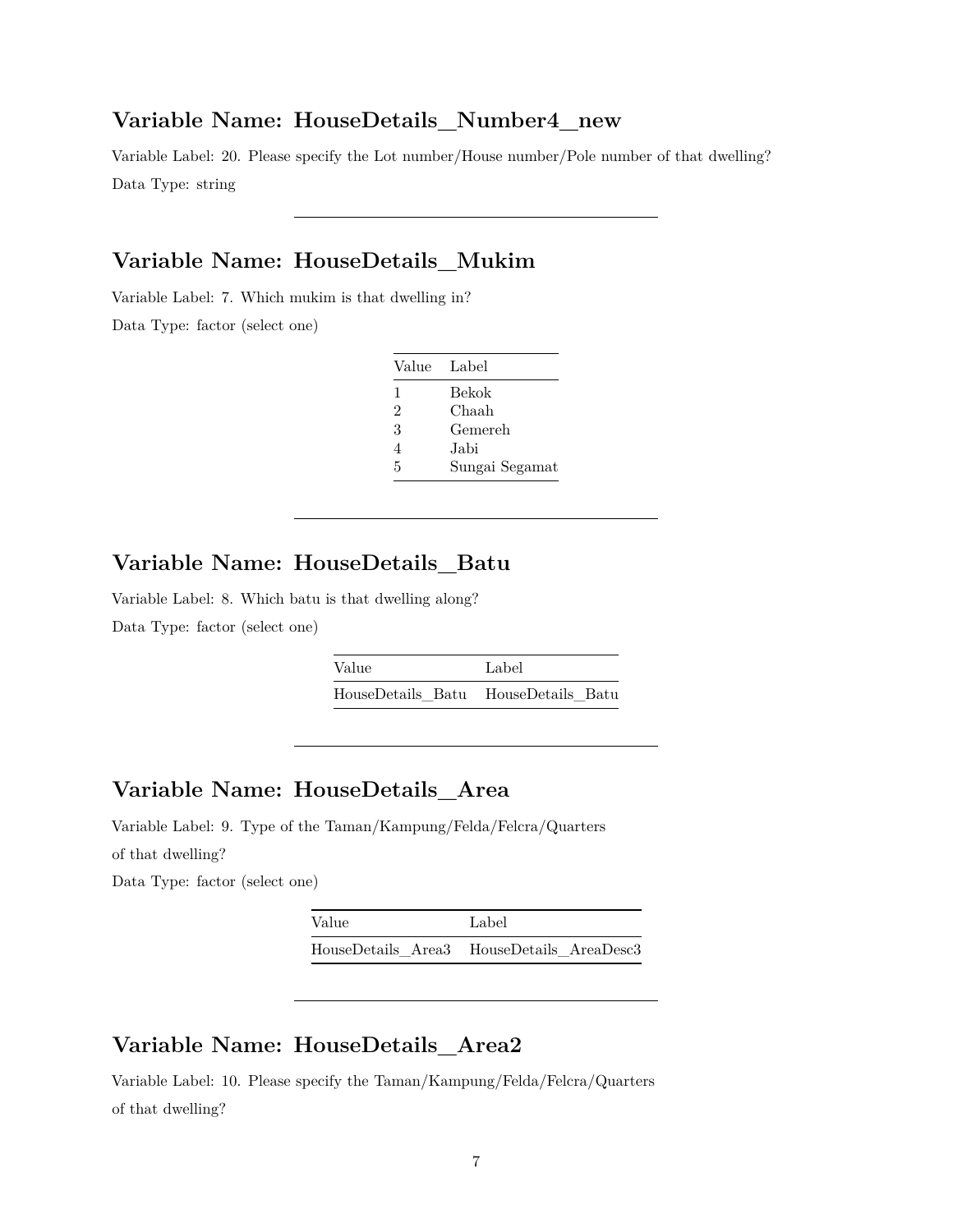Data Type: factor (select one)

| Value                                 | Label |
|---------------------------------------|-------|
| HouseDetails Area4 HouseDetails Area4 |       |

# **Variable Name: HouseDetails\_Area3**

Variable Label: 11. Type of the Taman/Kampung/Felda/Felcra/Quarters of that dwelling?

Data Type: factor (select one)

Value Label HouseDetails\_Area HouseDetails\_AreaDesc

# **Variable Name: HouseDetails\_Area4**

Variable Label: 12. Please specify the Taman/Kampung/Felda/Felcra/Quarters of that dwelling?

Data Type: factor (select one)

Value Label HouseDetails\_Area2 HouseDetails\_Area2

#### **Variable Name: HouseDetails\_Street**

Variable Label: 13. Type of the Street/Lorong of that dwelling? Data Type: factor (select one)

| Value | Label                                         |
|-------|-----------------------------------------------|
|       | HouseDetails Street3 HouseDetails StreetDesc3 |

#### **Variable Name: HouseDetails\_Street2**

Variable Label: 14. Please specify the Street name/Lorong of that dwelling? Data Type: factor (select one)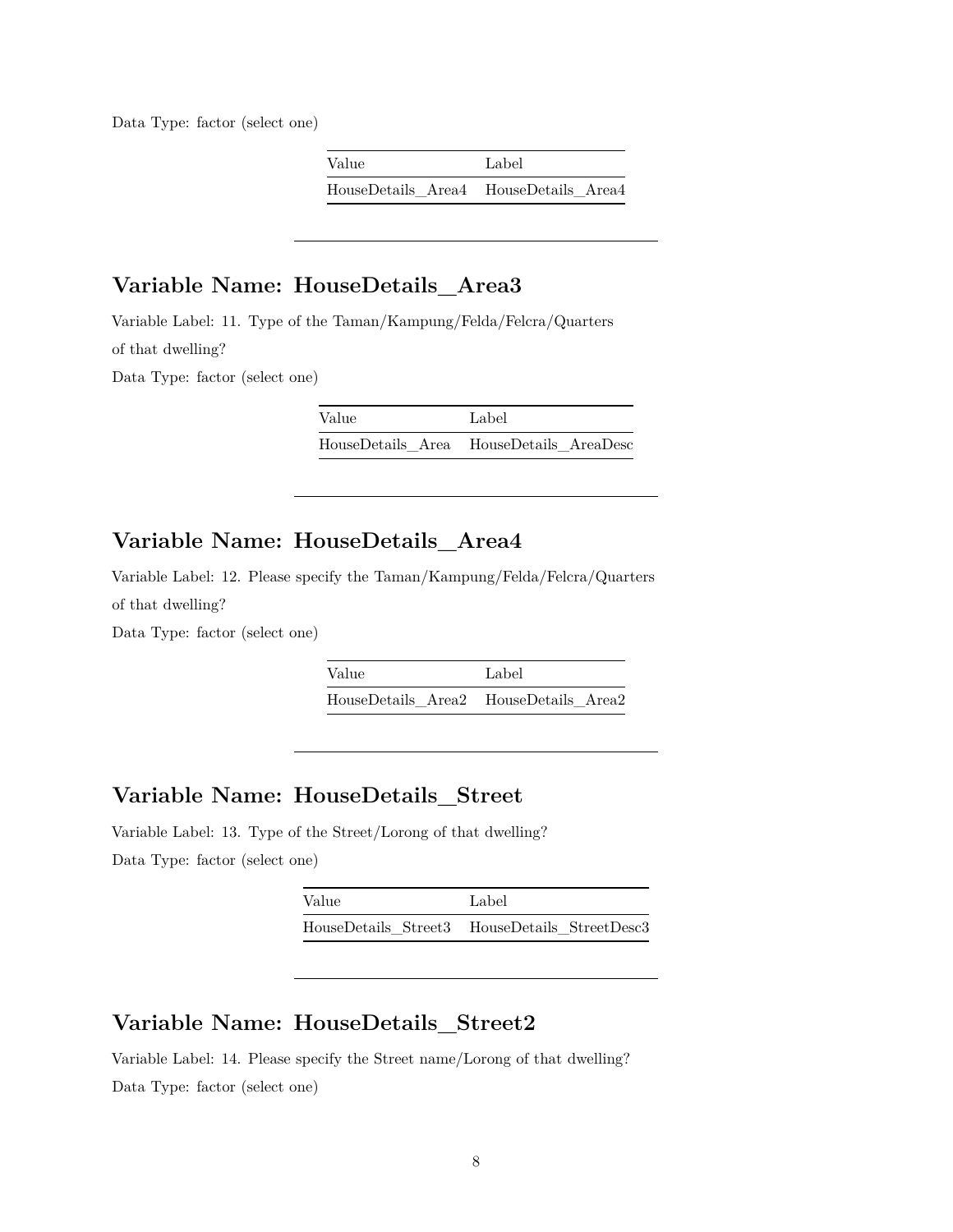| Value | Label                                     |
|-------|-------------------------------------------|
|       | HouseDetails Street4 HouseDetails Street4 |

#### **Variable Name: HouseDetails\_Street3**

Variable Label: 15. Type of the Street/Lorong of that dwelling? Data Type: factor (select one)

| Value | Label                                       |
|-------|---------------------------------------------|
|       | HouseDetails Street HouseDetails StreetDesc |

### **Variable Name: HouseDetails\_Street4**

Variable Label: 16. Please specify the Street name/Lorong of that dwelling? Data Type: factor (select one)

| Value                                     | Label |
|-------------------------------------------|-------|
| HouseDetails Street2 HouseDetails Street2 |       |

### **Variable Name: HouseDetails\_Number**

Variable Label: 17. Type of the Lot number/House number/Pole number of that dwelling? Data Type: factor (select one)

| Value | - Label        |
|-------|----------------|
| 1     | Lot            |
| 2     | Number         |
| 3     | Pole number    |
|       | Not applicable |

#### **Variable Name: HouseDetails\_Number2**

Variable Label: 18. Please specify the Lot number/House number/Pole number of that dwelling? Data Type: string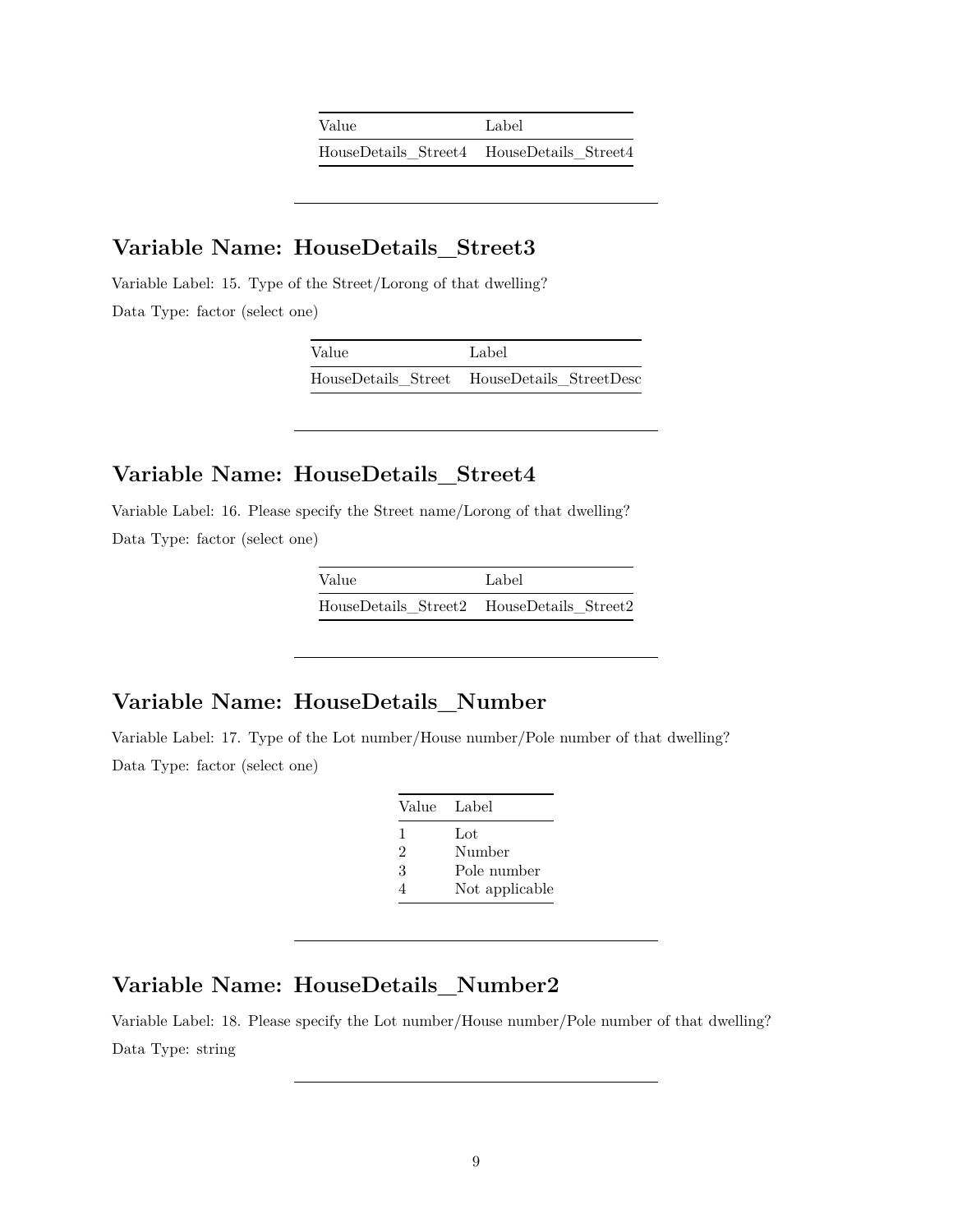#### **Variable Name: HouseDetails\_Number3**

Variable Label: 19. Type of the Lot number/House number/Pole number of that dwelling? Data Type: factor (select one)

| Value | Label          |
|-------|----------------|
| 1     | $tot$          |
| 2     | Number         |
| 3     | Pole number    |
|       | Not applicable |

# **Variable Name: HouseDetails\_Number4**

Variable Label: 20. Please specify the Lot number/House number/Pole number of that dwelling? Data Type: string

# **Variable Name: HouseApproval\_Initial**

Variable Label: 21. Did the household agree to participate in the survey? Data Type: factor (select one)

|   | Value Label                        |
|---|------------------------------------|
| 1 | Yes                                |
| 2 | Nο                                 |
| 3 | The dwelling is unoccupied / empty |
|   | No respondent at home              |

#### **Variable Name: consent\_note1**

Variable Label: Under the Personal Data Protection Act PDPA 2010, SEACO needs to obtain explicit permission from respondents to collect personal data

Data Type: acknowledge

#### **Variable Name: consent\_name**

Variable Label: 21.1. FULL Name of respondent Data Type: string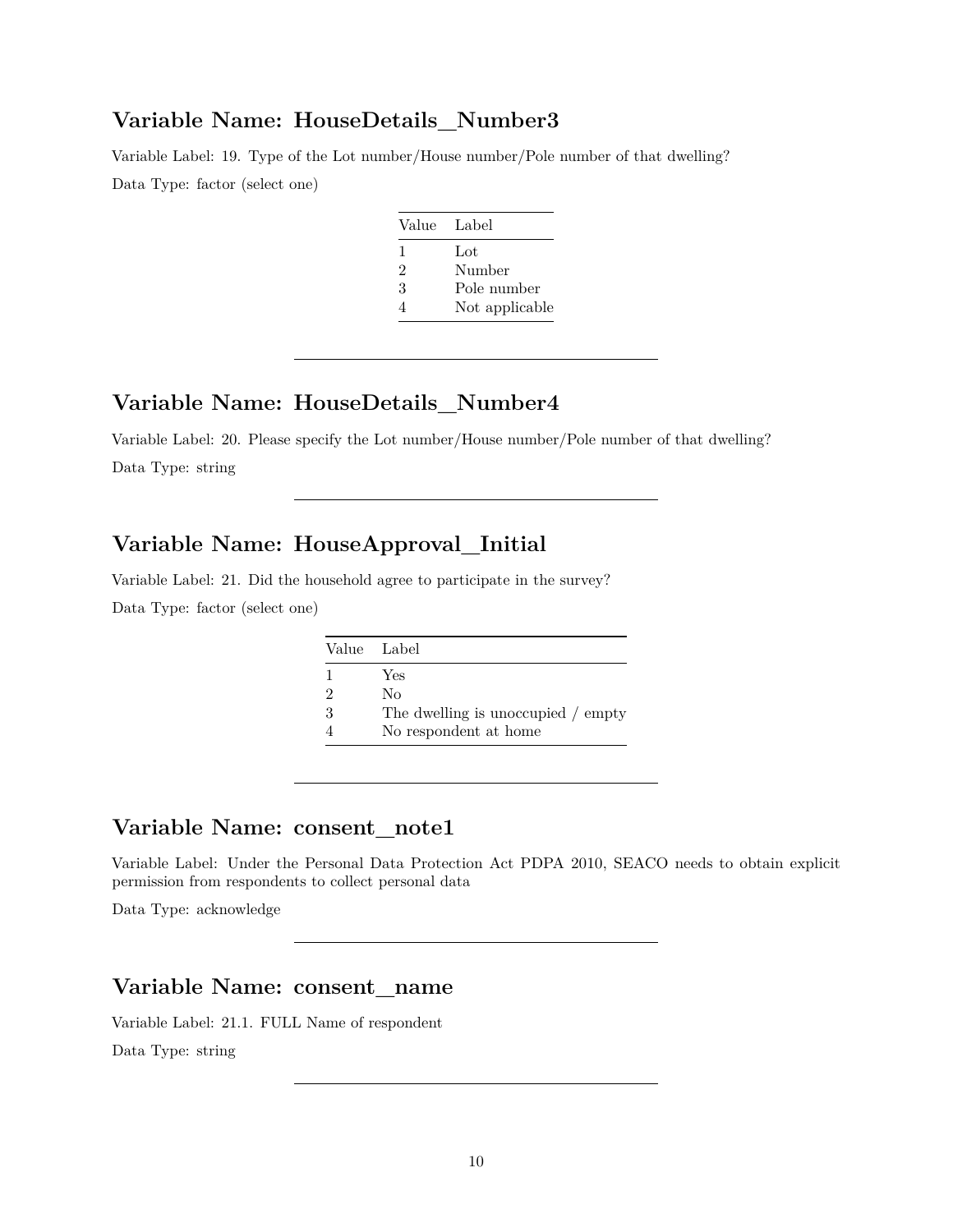### **Variable Name: ic\_1**

Variable Label: 22. Does the respondent have a Malaysian government issued ID (i.e: MyKad, MyKID, MyPolis, MyTentera or MyPR)

Data Type: factor (select one)

| Value | Label     |
|-------|-----------|
| 1     | MyKad     |
| 2     | MyKID     |
| 3     | MyPolis   |
| 4     | MyTentera |
| 5     | MyPR      |
| 6     | $\rm No$  |

# **Variable Name: ic\_2**

Variable Label: 23. Please scan the respondent's ID using the IC reader.

Data Type: acknowledge

# **Variable Name: ic\_3**

Variable Label: 24. ID Data Data Type: string

# **Variable Name: ic\_4**

Variable Label: 25. Were you able to scan the respondent's ID? Data Type: factor (select one)

| Value | Label |
|-------|-------|
|       | Yes   |
| ۰,    | Nο    |

# **Variable Name: ic\_5**

Variable Label: 26. Enter the ID number Data Type: string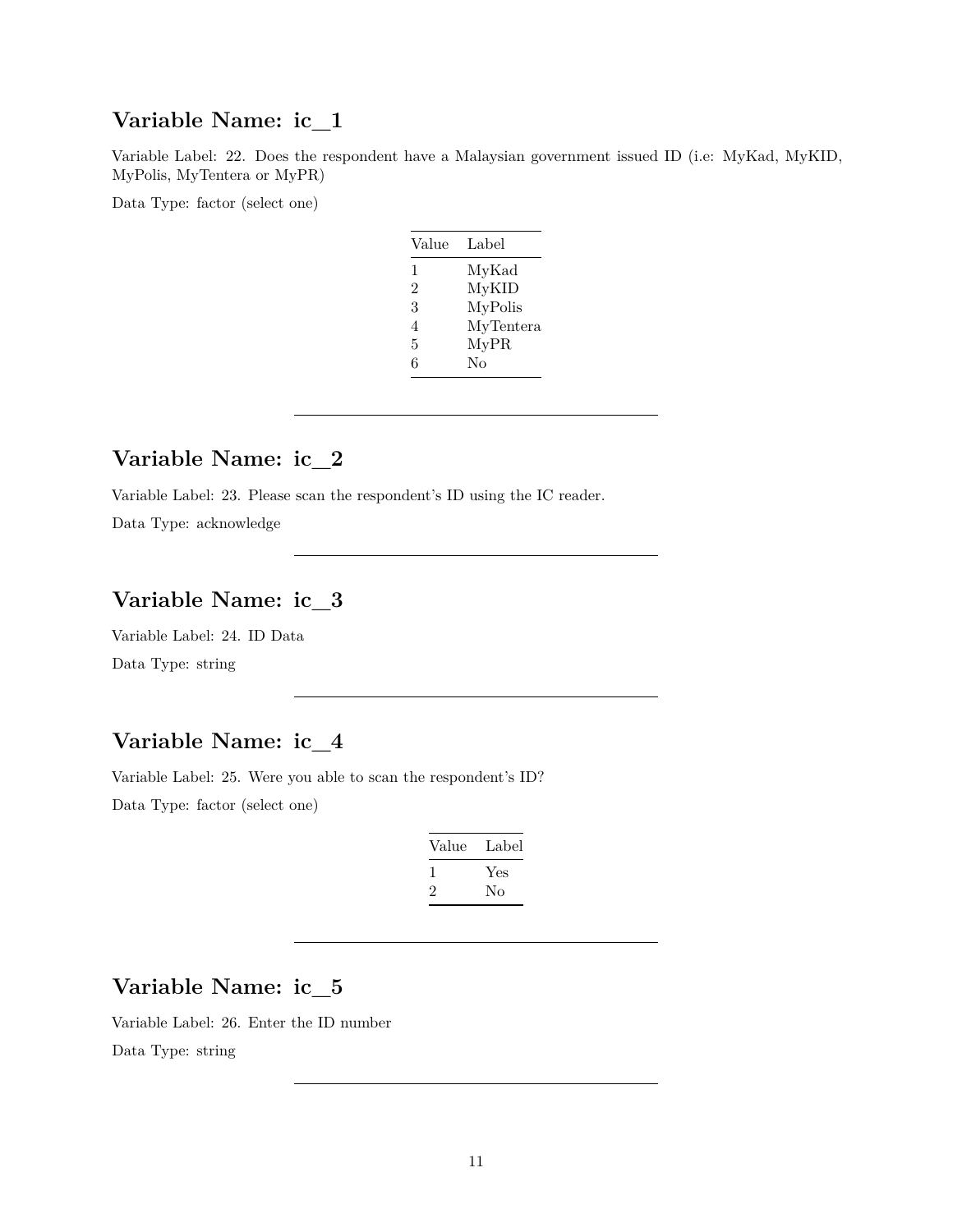#### **Variable Name: ic\_6**

Variable Label: 27. Enter ID number (repeat) Data Type: string

# **Variable Name: ic\_7**

Variable Label: 28. What other identification does the respondent have? Data Type: factor (select one)

| Value                       | Label             |
|-----------------------------|-------------------|
| -9                          | Refused to answer |
| -8                          | Don't Know        |
| $\mathcal{D}_{\mathcal{L}}$ | Foreign passport  |
| 3                           | Other             |
|                             | ID missing        |

# **Variable Name: ic\_8**

Variable Label: 29. Please specify other Data Type: string

# **Variable Name: ic\_9**

Variable Label: 30. Please enter the ID number Data Type: string

# **Variable Name: ic\_10**

Variable Label: IC No:

Data Type: unknown (calculate)

#### **Variable Name: consent\_1**

Variable Label: I have received an information sheet and a copy of the privacy statement Data Type: factor (select one)

| Value | Label |
|-------|-------|
| - 1   | Yes   |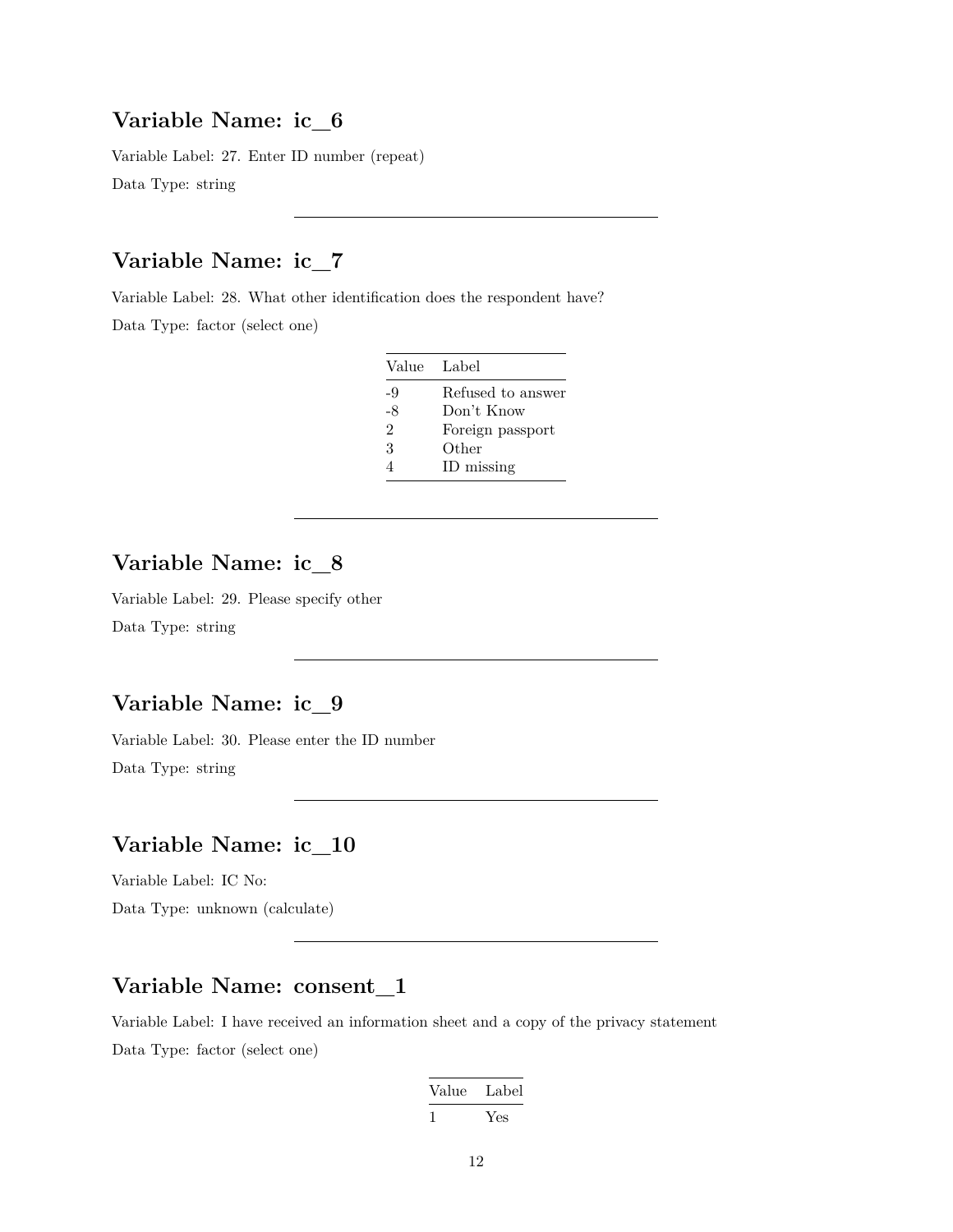| Value   | Label |
|---------|-------|
| $\cdot$ | Nο    |

#### **Variable Name: consent\_2**

Variable Label: Any questions I had about participation have been satisfactorily answered Data Type: factor (select one)

| Value | Label |
|-------|-------|
|       | Yes   |
|       | Nο    |

#### **Variable Name: consent\_3**

Variable Label: I am going to be interviewed about the household including changes in the household since the last SEACO visit (SEACO Update)

Data Type: factor (select one)

| Value | Label |
|-------|-------|
|       | Yes   |
| ۰,    | Nο    |

#### **Variable Name: consent\_4**

Variable Label: My responses will be stored securely on a computer

Data Type: factor (select one)

| Value | Label |
|-------|-------|
| 1     | Yes   |
| ۰,    | Nο    |

### **Variable Name: consent\_5**

Variable Label: My responses will only be made available to researchers, and only in a de-identified form for data analysis

Data Type: factor (select one)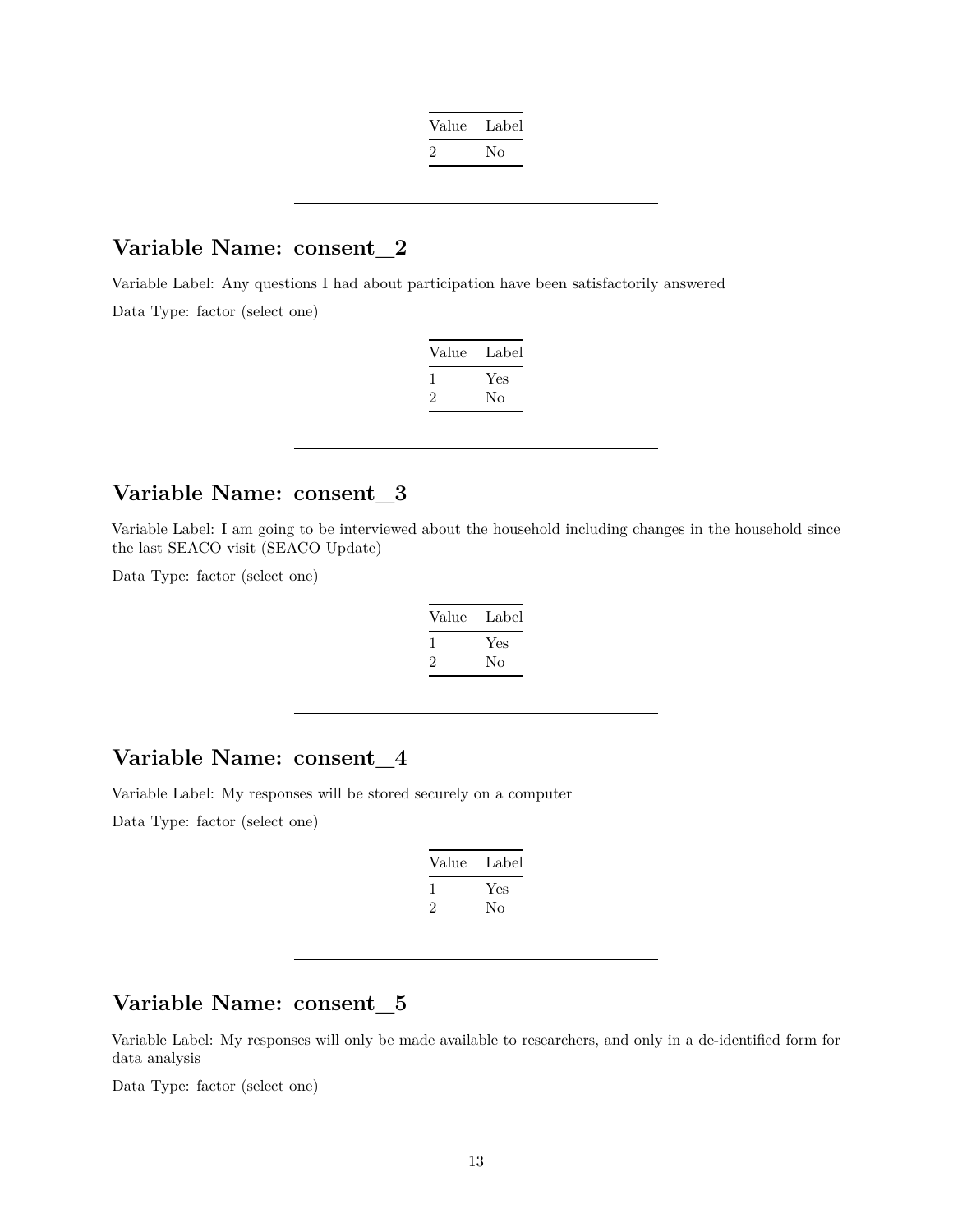| Value | Label |
|-------|-------|
|       | Yes   |
|       | No    |
|       |       |

#### **Variable Name: consent\_6**

Variable Label: Summary results combining many household's responses, including mine, may be published in a de-identified form

Data Type: factor (select one)

| Value | Label |
|-------|-------|
|       | Yes   |
| ۰,    | No    |

### **Variable Name: consent\_7**

Variable Label: The responses I provide may be used by researchers in future research projects in a de-identified form

Data Type: factor (select one)

| Value | Label     |
|-------|-----------|
| ر.    | Yes<br>Nο |

#### **Variable Name: consent\_8**

Variable Label: The responses I provide may be linked to other SEACO data or administrative data in the future

Data Type: factor (select one)

| Label |
|-------|
| Yes   |
| Nο    |
|       |

# **Variable Name: consent\_9**

Variable Label: The data will only be released for a research purpose with explicit consent from each participant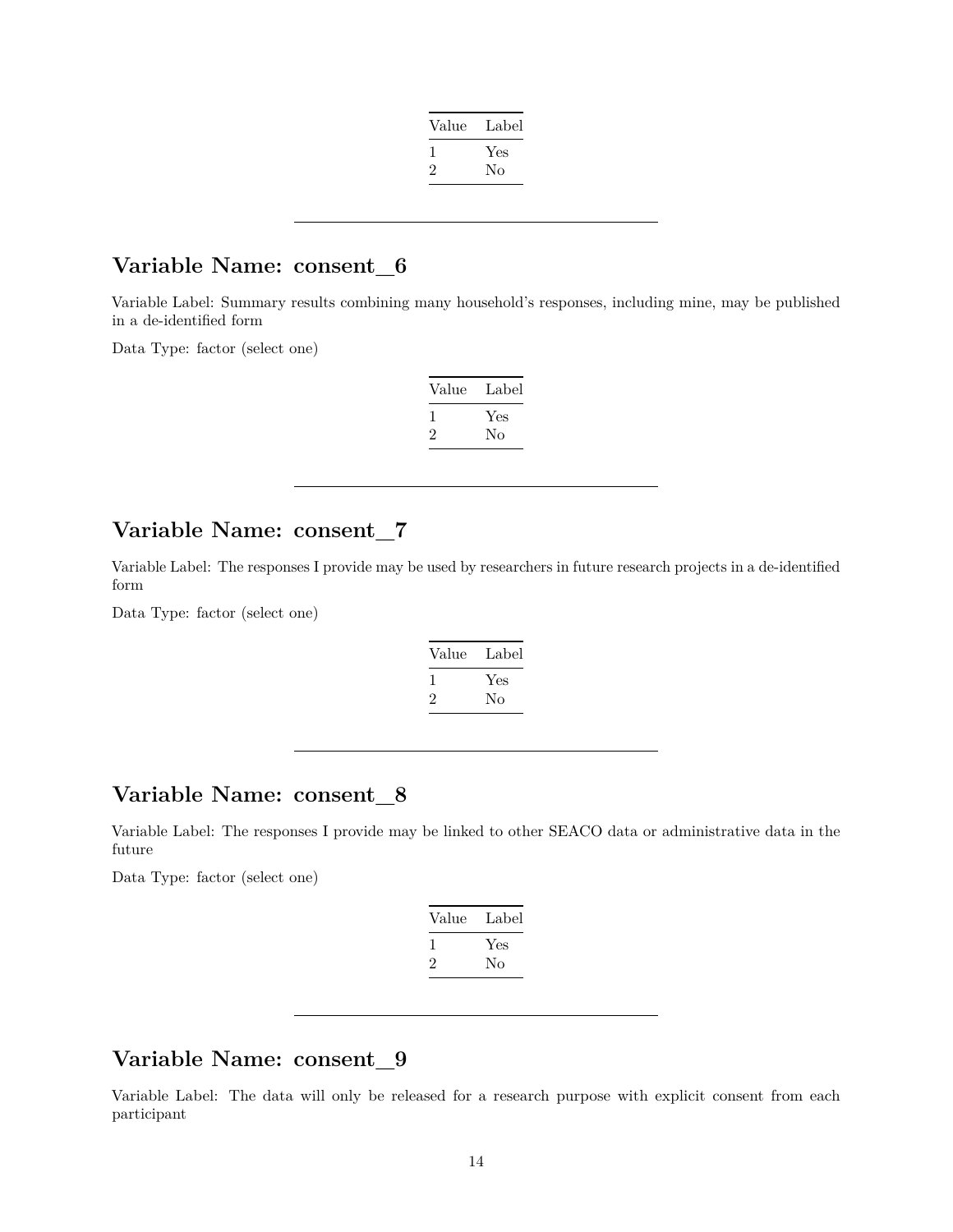Data Type: factor (select one)

| Label |
|-------|
| Yes   |
| No    |
|       |

# **Variable Name: consent\_10**

Variable Label: Participation is voluntary and I may be withdraw at any time without penalty Data Type: factor (select one)

| Value        | Label |
|--------------|-------|
| $\mathbf{I}$ | Yes   |
| ۰,           | Nο    |

# **Variable Name: consented\_initial**

Variable Label: NULL

Data Type: unknown (calculate)

### **Variable Name: consent\_11**

Variable Label: \_\_'s signature

Data Type: image

# **Variable Name: signed**

Variable Label: 32. Did \_\_ sign the consent?

Data Type: factor (select one)

|   | Value Label                 |
|---|-----------------------------|
|   | Yes                         |
| 2 | Nο                          |
| 3 | No, but gave verbal consent |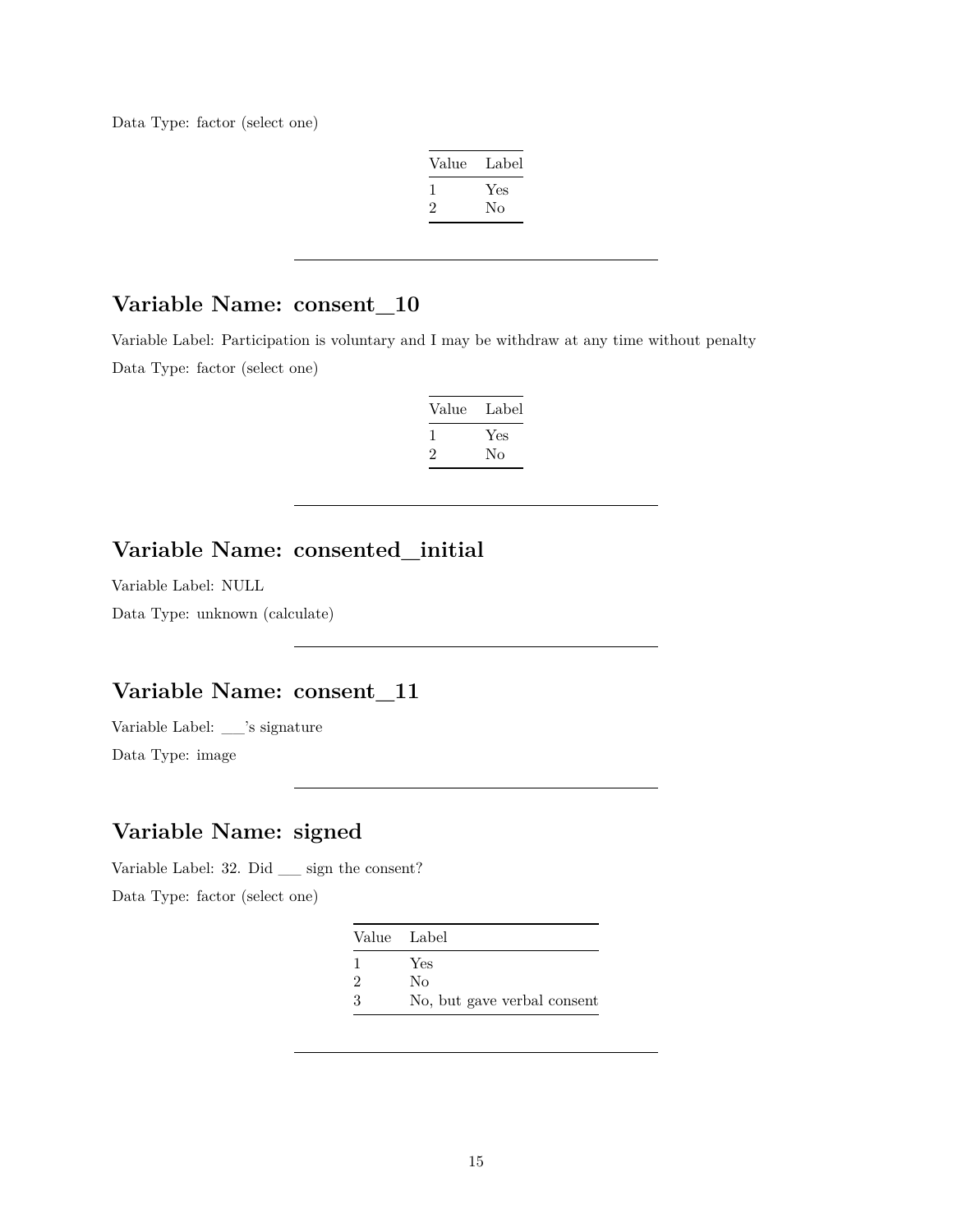#### **Variable Name: consent\_12**

Variable Label: 33. Record the participant on video saying: I \_\_ from ADDRESS agree to SEACO collecting census information about my household.

Data Type: video

#### **Variable Name: verbal**

Variable Label: 34. Did \_\_ provide verbal consent on record? Data Type: factor (select one)

| Value | Label |
|-------|-------|
|       | Yes   |
| ۰,    | Nο    |

#### **Variable Name: consented**

Variable Label: NULL

Data Type: unknown (calculate)

# **Variable Name: trigger\_3**

Variable Label: 35. We do not have consent to continue. Save and Close the form.

Data Type: acknowledge

# **Variable Name: income\_1**

Variable Label: 37. In the last 12 months did the household have enough money to make ends meet? Data Type: factor (select one)

|    | Value Label       |
|----|-------------------|
| -9 | Refused to answer |
| -8 | Don't Know        |
| 1  | Yes               |
| 2  | Nο                |
|    |                   |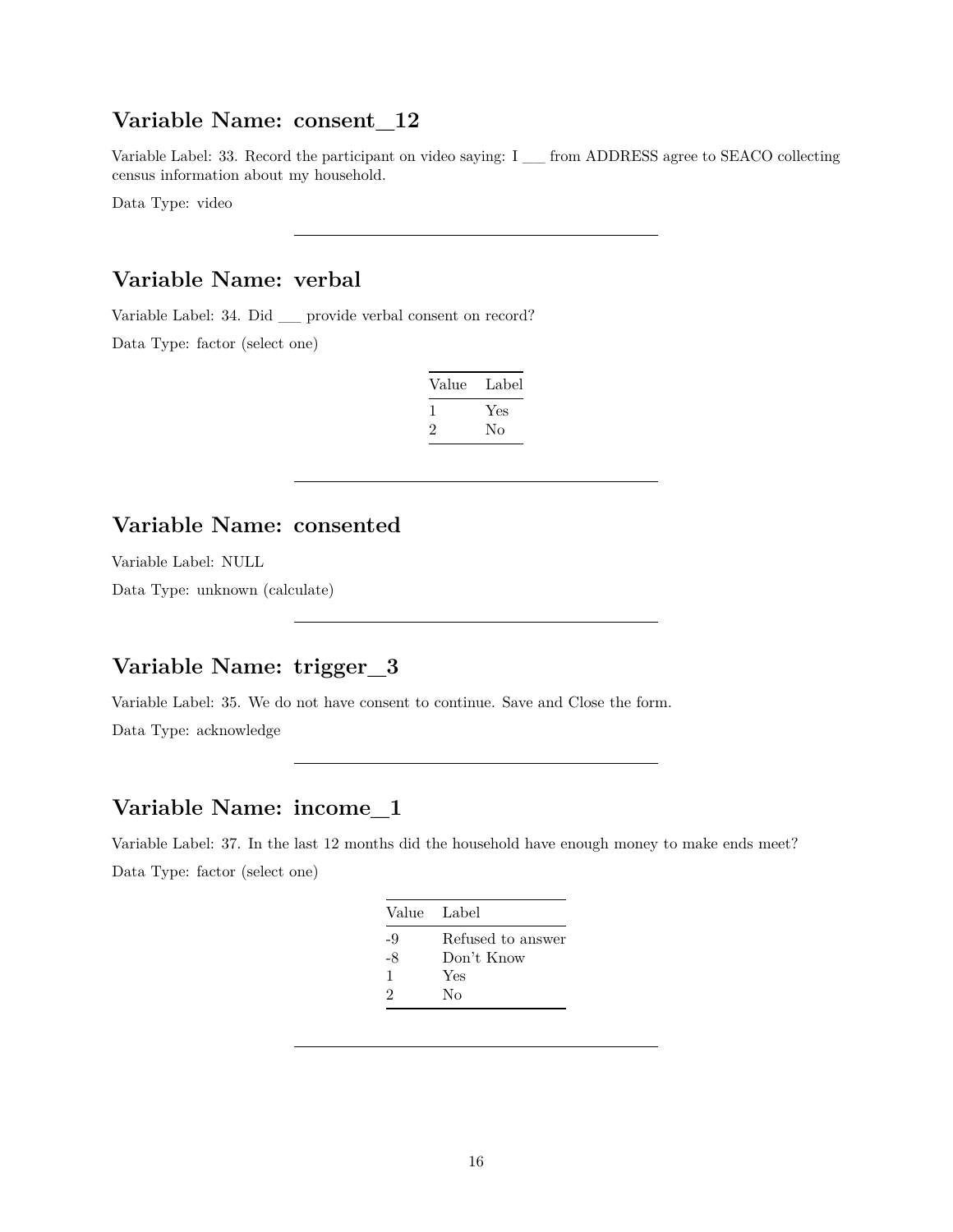#### **Variable Name: income\_2**

Variable Label: 38. In the last week did anyone in the household go hungry because there was not enough food in the house?

Data Type: factor (select one)

|    | Value Label       |
|----|-------------------|
| -9 | Refused to answer |
| -8 | Don't Know        |
| 1  | Yes               |
| 2  | Nο                |
|    |                   |

# **Variable Name: income\_3**

Variable Label: 39. In the last 12 months, did anyone in the household fail to receive needed medical care because it was too expensive?

Data Type: factor (select one)

| Value Label       |
|-------------------|
| Refused to answer |
| Don't Know        |
| Yes               |
| Nο                |
|                   |

#### **Variable Name: income\_4**

Variable Label: 40. In an emergency, could the household raise RM2,000 in 24 hours?

Data Type: factor (select one)

| Value Label       |
|-------------------|
| Refused to answer |
| Don't Know        |
| Yes               |
| Nο                |
|                   |

# **Variable Name: income\_6**

Variable Label: 41. Which category best describes the household's monthly income? Data Type: factor (select one)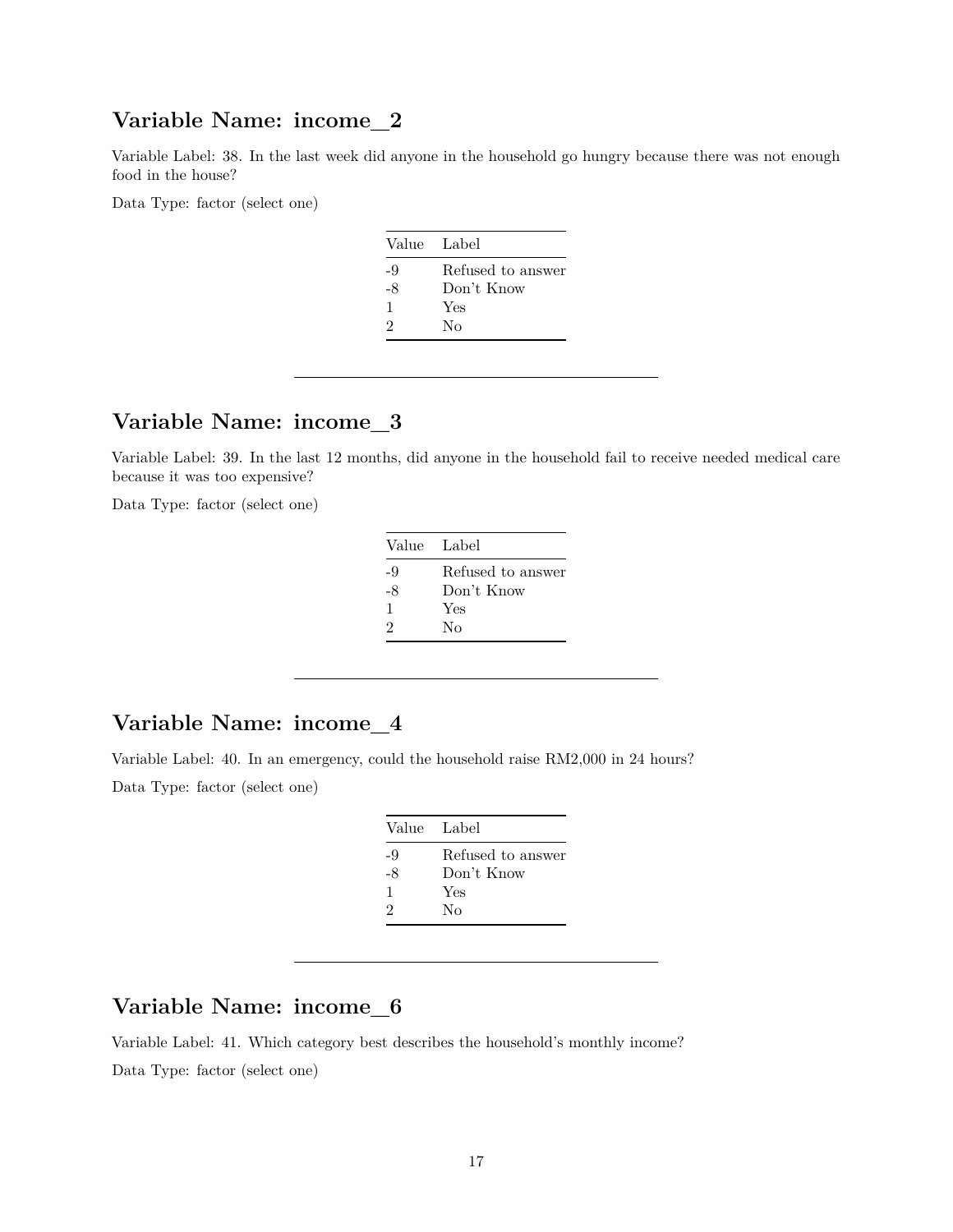|                | Value Label                    |
|----------------|--------------------------------|
| $-9$           | Refused to answer              |
| -8             | Don't Know                     |
| $\mathbf{1}$   | Less than RM $1,000$ per month |
| $\mathfrak{D}$ | RM 1,000 ? RM 1,999            |
| 3              | RM 2,000 ? RM 2,999            |
| $\overline{4}$ | RM 3,000 ? RM 3,999            |
| 5              | RM 4,000? RM 4,999             |
| 6              | RM 5,000 ? RM 5,999            |
|                | RM $6,000$ and above           |

# **Variable Name: income\_5**

Variable Label: 42. Please define how well off is your economic status.

Data Type: factor (select one)

| Refused to answer |
|-------------------|
|                   |
| 0                 |
| 1                 |
| $\overline{2}$    |
| 3                 |
| $\overline{4}$    |
| 5                 |
| 6                 |
| 7                 |
| 8                 |
| 9                 |
| 10                |
|                   |

### **Variable Name: Household\_lbl**

Variable Label: 43. You will need to identify the Head of Household or someone who can speak for the Household.

Data Type: acknowledge

# **Variable Name: Household\_type**

Variable Label: 44. Which of the following best describes your household?

Data Type: factor (select one)

Value Label

1 Nuclear family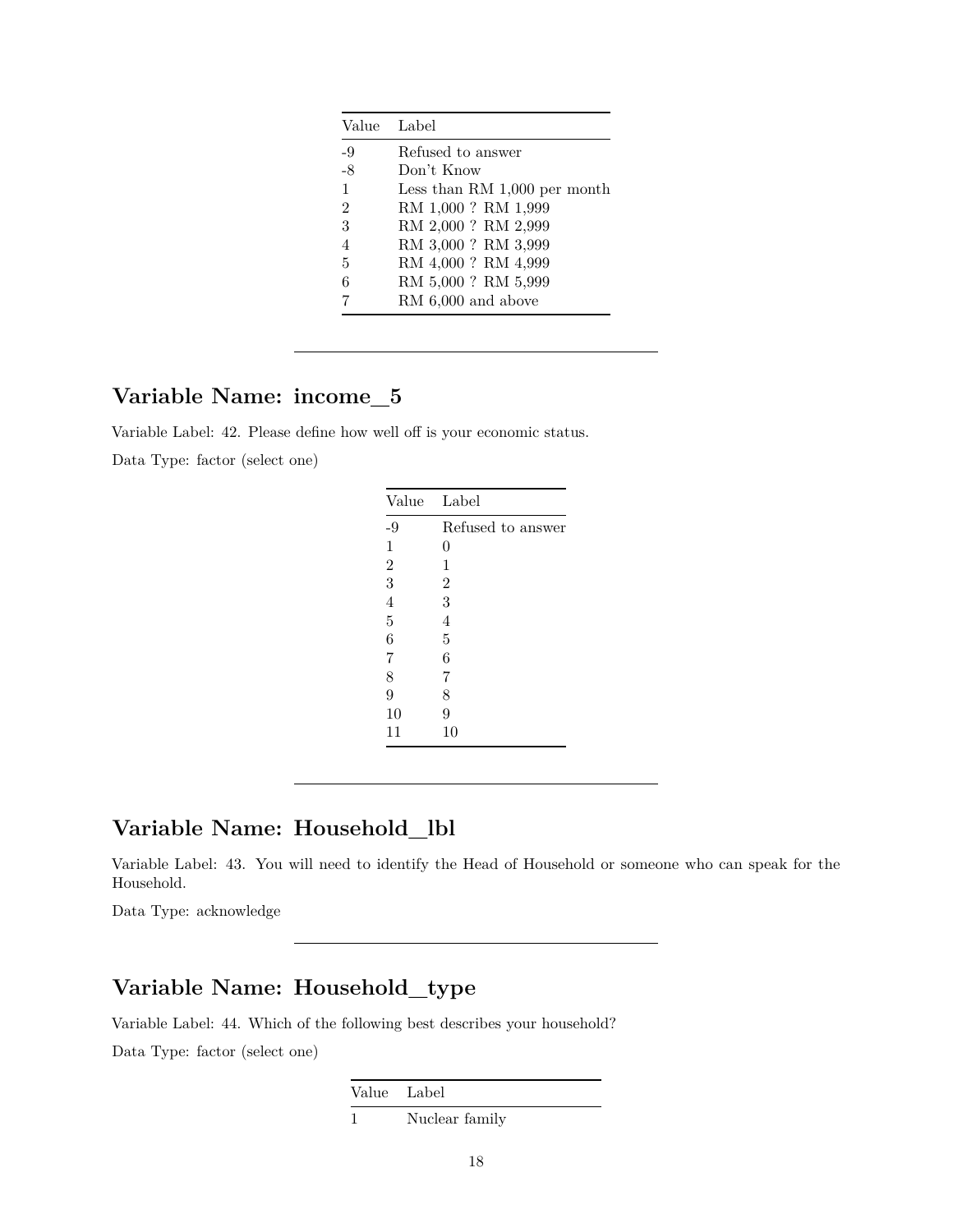|   | Value Label                   |
|---|-------------------------------|
| 2 | <b>Extended Family</b>        |
| 3 | Multiple (unrelated) families |
|   | Friends sharing               |
| 5 | Acquaintances sharing         |
|   | Other                         |

# **Variable Name: Household\_type\_other**

Variable Label: 45. If you answered "Other" please specify the type of the family Data Type: string

### **Variable Name: Household\_members**

Variable Label: 46. How many people are currently living in the household Data Type: integer

# **Variable Name: Household\_residents**

Variable Label: 47. How many of these people have lived in this household more than 3 months Data Type: integer

# **Variable Name: Household\_actual**

Variable Label: NULL

Data Type: unknown (calculate)

# **Variable Name: Household\_residents\_baby**

Variable Label: 48. How many babies are living in the household younger than 3 months of age? Data Type: integer

# **Variable Name: Residents\_data**

Variable Label: NULL

Data Type: unknown (calculate)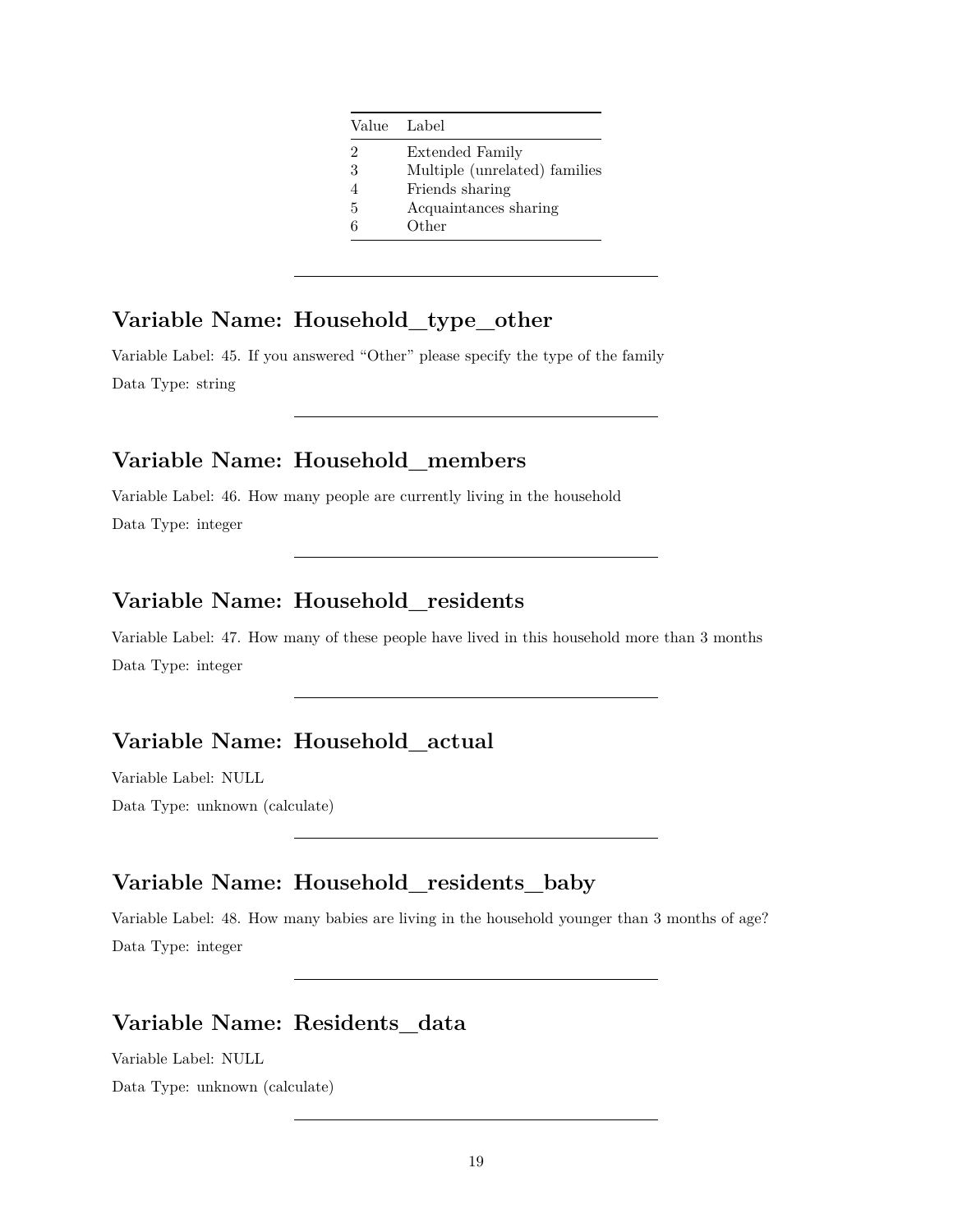#### **Variable Name: Residents\_data\_capture**

Variable Label: 48.1. How many household member(s) data you have to capture? (Total captured data: \${Residents\_data})

Data Type: integer

#### **Variable Name: Residents\_lbl**

Variable Label: 49. I am now going to ask you some questions about each of the *Residents* in the household, starting with you

Data Type: acknowledge

#### **Variable Name: Residents\_name**

Variable Label: 50. What is the residents full name?

Data Type: string

# **Variable Name: Residents\_dob**

Variable Label: 51. What is resident's date of birth Data Type: date

#### **Variable Name: Residents\_age**

Variable Label: 52. Calculated age

Data Type: unknown (calculate)

# **Variable Name: Residents\_age\_approx**

Variable Label: 53. What was resident's age at the last birthday(by date of birth and not the year)? Estimated age is: \${Residents\_age}

Data Type: integer

# **Variable Name: Residents\_sex**

Variable Label: 54. What is 's gender? Data Type: factor (select one)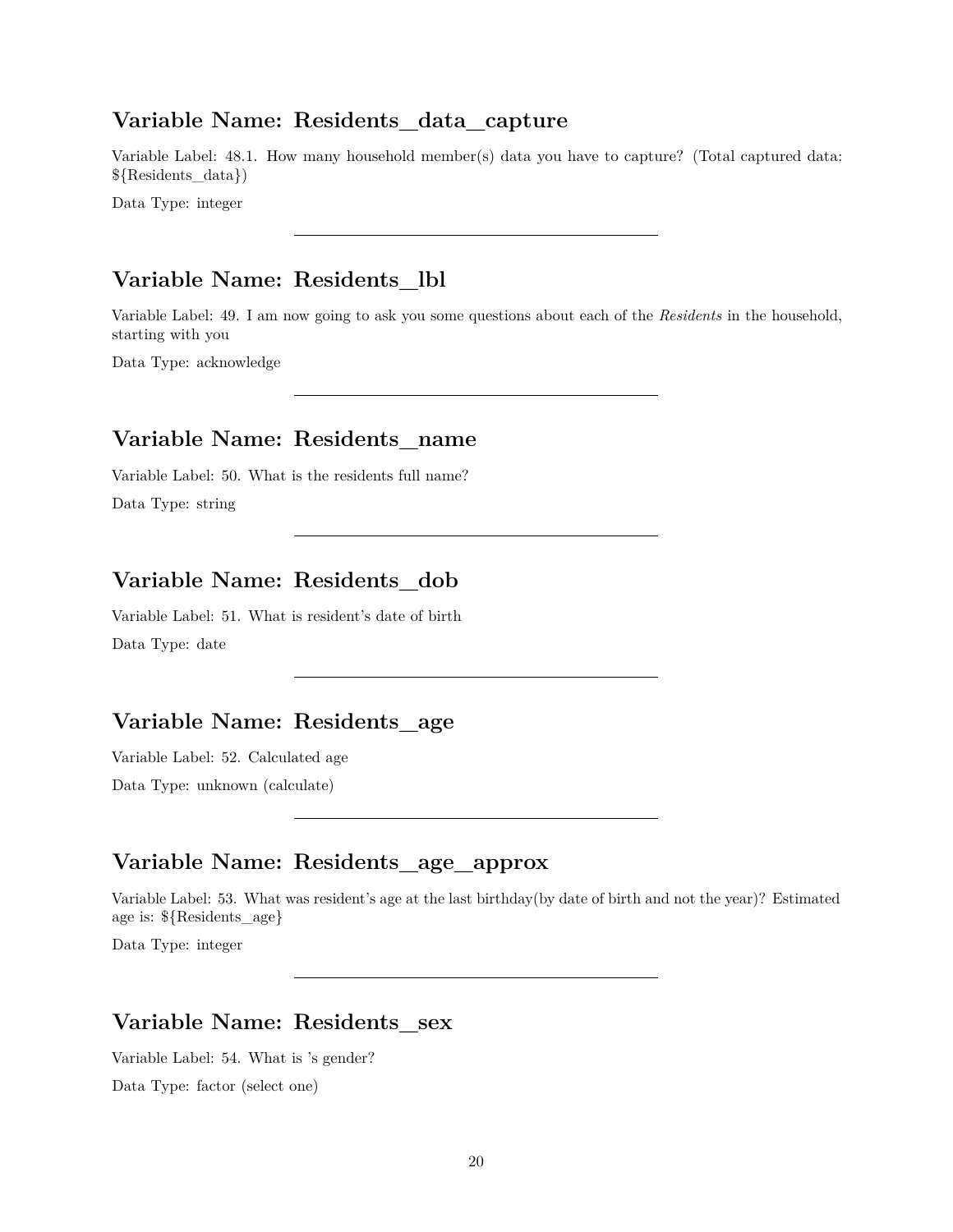| Value | Label  |
|-------|--------|
| ı.    | Male   |
| 2     | Female |
| 3     | Other  |

# **Variable Name: ic\_1a**

Variable Label: 55. Does the respondent have a Malaysian government issued ID (i.e: MyKad, MyKID, MyPolis, MyTentera or MyPR)

Data Type: factor (select one)

| Label     |
|-----------|
| MyKad     |
| MyKID     |
| MyPolis   |
| MyTentera |
| MyPR      |
| $\rm No$  |
|           |

# **Variable Name: ic\_1\_other**

Variable Label: 55.1. Do you know resident's ID number? Data Type: factor (select one)

| Value   | Label |
|---------|-------|
|         | Yes   |
| $\cdot$ | Nο    |

# **Variable Name: ic\_2a**

Variable Label: 56. Please scan the respondent's ID using the IC reader.

Data Type: acknowledge

#### **Variable Name: ic\_3a**

Variable Label: 57. ID Data Data Type: string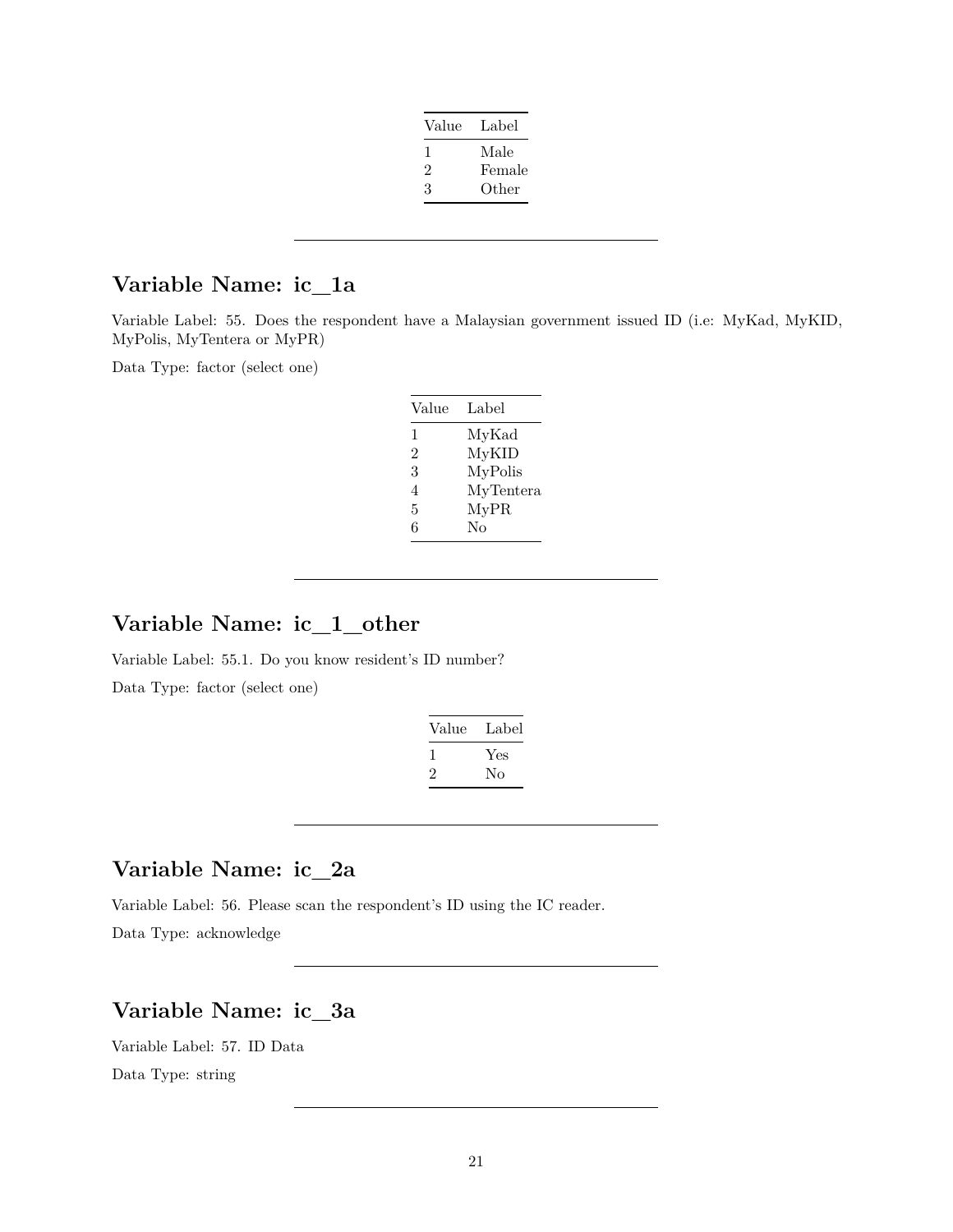#### **Variable Name: ic\_4a**

Variable Label: 58. Were you able to scan the respondent's ID? Data Type: factor (select one)

| Value | Label |
|-------|-------|
|       | Yes   |
| ۰,    | Nο    |

# **Variable Name: ic\_5a**

Variable Label: 59. Enter the ID number Data Type: string

# **Variable Name: ic\_6a**

Variable Label: 60. Enter ID number (repeat) Data Type: string

# **Variable Name: ic\_7a**

Variable Label: 61. What other identification does the respondent have? Data Type: factor (select one)

|      | Value Label       |
|------|-------------------|
| -9   | Refused to answer |
| $-8$ | Don't Know        |
| 2    | Foreign passport  |
| 3    | Other             |
|      | ID missing        |

#### **Variable Name: ic\_8a**

Variable Label: 62. Please specify other Data Type: string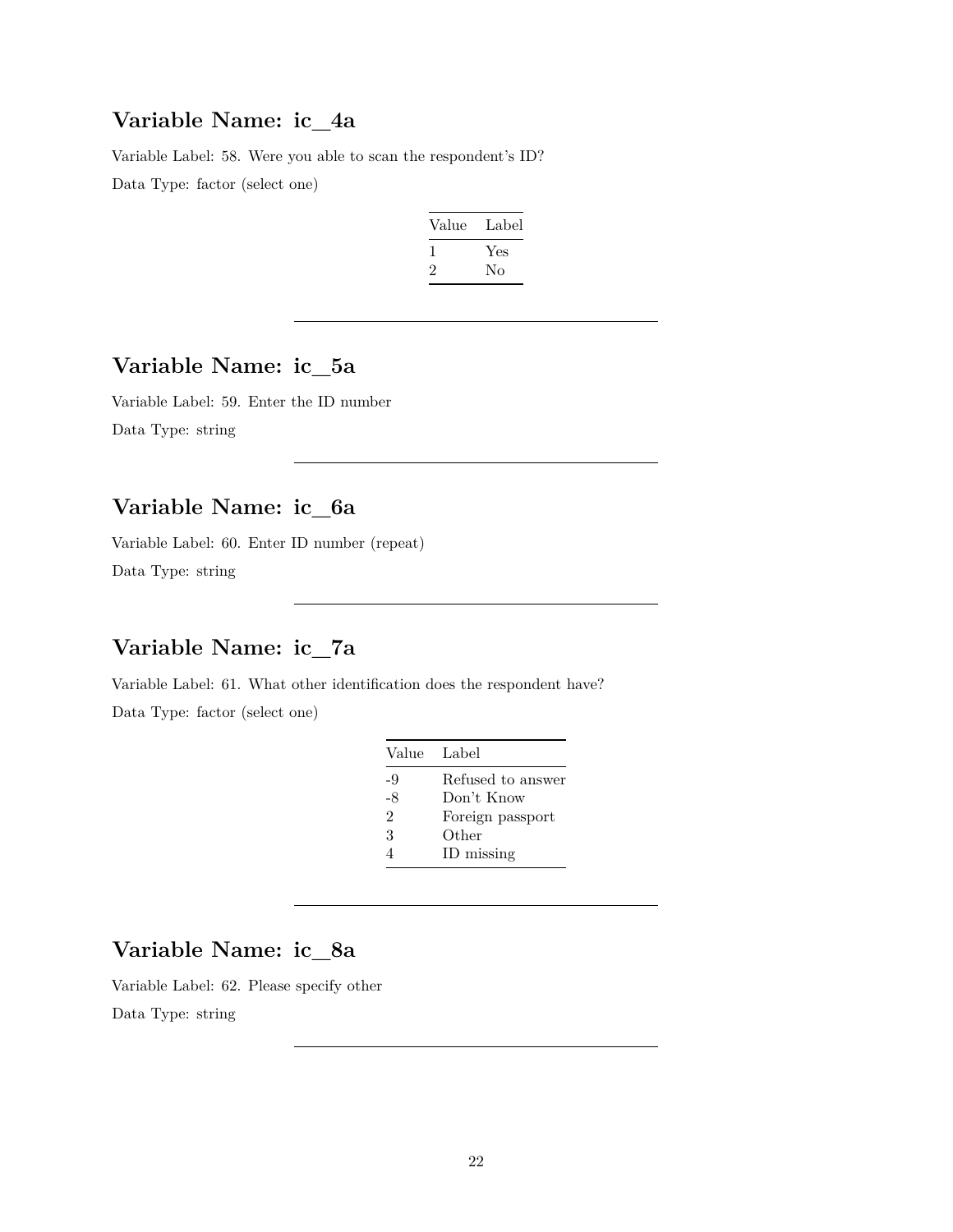#### **Variable Name: ic\_9a**

Variable Label: 63. Please enter the ID number Data Type: string

# **Variable Name: ic\_10a**

Variable Label: IC No:

Data Type: unknown (calculate)

# **Variable Name: Residents\_rhh**

Variable Label: 64. What is resident's relationship to the head of the household? Data Type: factor (select one)

| Value          | Label                                  |
|----------------|----------------------------------------|
| -9             | Refused to answer                      |
| $-8$           | Don't Know                             |
| $\mathbf{1}$   | is the Head of Household               |
| $\overline{2}$ | Husband or Wife                        |
| 3              | Parent (in law)                        |
| 4              | Grandparent (in law)                   |
| 5              | Brother or Sister                      |
| 6              | Child                                  |
| 7              | Domestic servant $(e.g., maid/driver)$ |
| 8              | There is no Head of Household          |
| 9              | Other                                  |
| 12             | Daughter-in-law or Son-in-law          |
| 13             | Adopted                                |
| 14             | Stepchild                              |
| 15             | Grandchild                             |
| 16             | Acquaintance                           |
| 17             | Friend                                 |

# **Variable Name: Residents\_rhh\_other**

Variable Label: 65. If 'Other' how would you describe resident's relationship to the head of household Data Type: string

### **Variable Name: Residents\_citizen**

Variable Label: 66. What is resident's citizenship?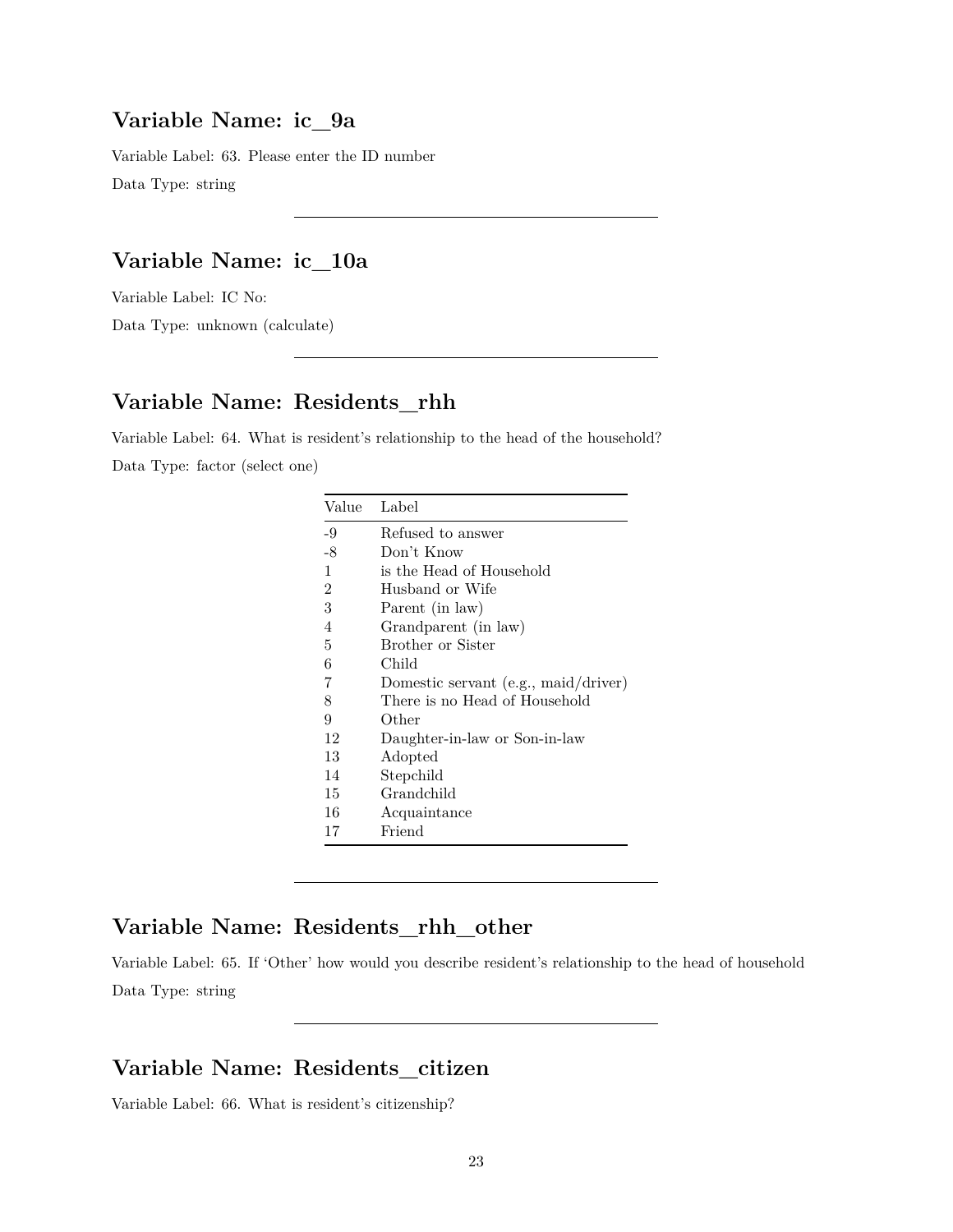Data Type: factor (select one)

| Value          | Label             |
|----------------|-------------------|
| -9             | Refused to answer |
| $-8$           | Don't Know        |
| 1              | Malaysian         |
| $\overline{2}$ | Singaporean       |
| 3              | Indonesian        |
| $\overline{4}$ | Indian            |
| 5              | Other             |
| 8              | Vietnamese        |
| 9              | Philippines       |
| 10             | Bangladeshi       |
| 11             | Nepali            |
| 12             | Thai              |
| 13             | Cambodian         |

# **Variable Name: Residents\_citizen\_other**

Variable Label: 67. If 'Other' please specify citizenship of resident Data Type: string

# **Variable Name: Residents\_ethnicity**

Variable Label: 68. What is resident's ethnicity?

Data Type: factor (select multiple)

| Value          | Label             |
|----------------|-------------------|
| -9             | Refused to answer |
| -8             | Don't Know        |
| 1              | Malay             |
| $\overline{2}$ | Indian            |
| 3              | Chinese           |
| 4              | Bumiputera        |
| 5              | Other             |
| 8              | Orang Asli        |

# **Variable Name: Residents\_ethnicity\_other**

Variable Label: 69. If 'Other' please state the resident's descent Data Type: string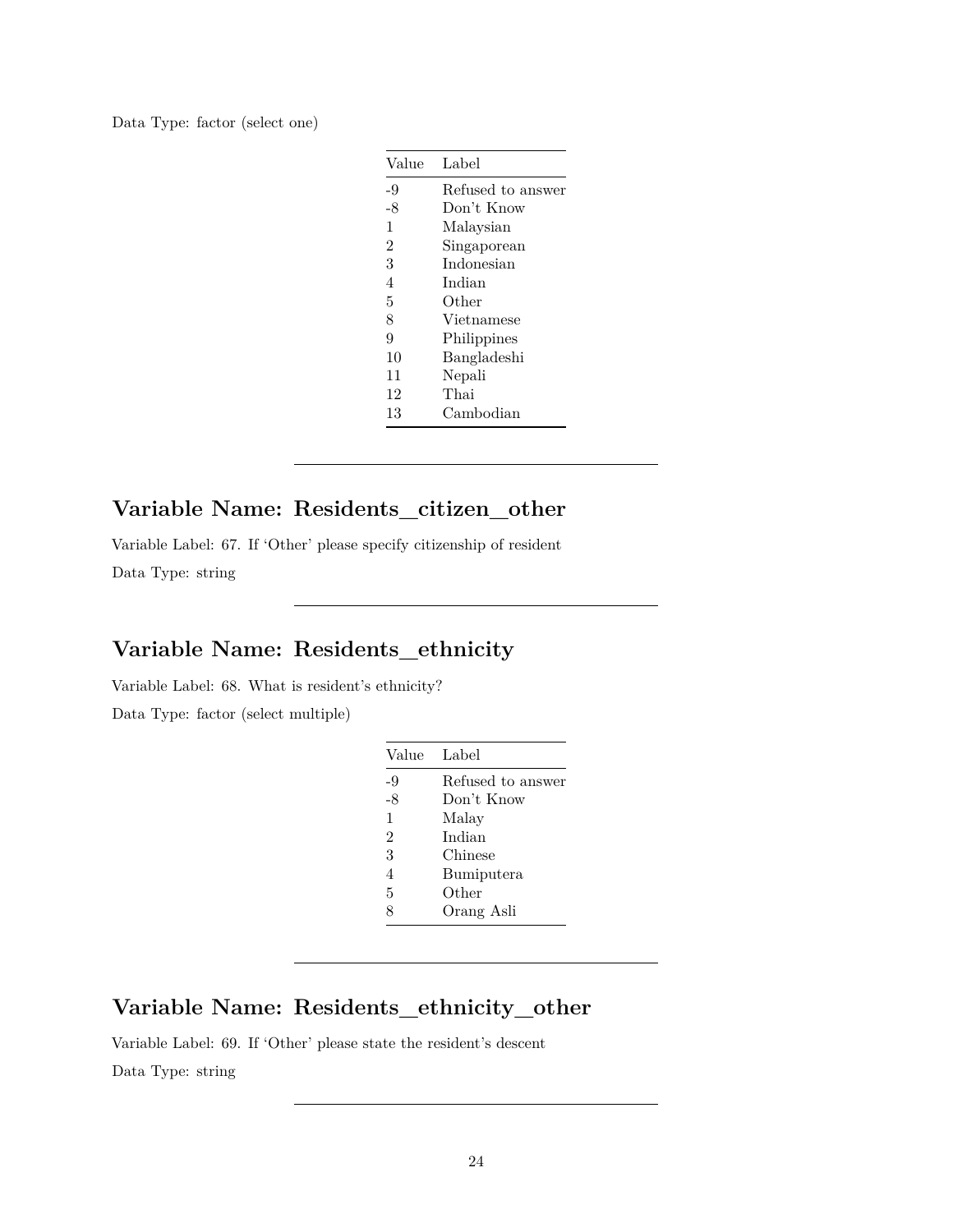#### **Variable Name: Residents\_religion**

Variable Label: 70. What is resident's religion?

Data Type: factor (select one)

| Value          | Label               |
|----------------|---------------------|
| -9             | Refused to answer   |
| $-8$           | Don't Know          |
| 1              | Islam               |
| $\mathfrak{D}$ | <b>Buddhism</b>     |
| 3              | Hindu               |
| $\overline{4}$ | Sikh                |
| 5              | Christian           |
| 6              | Taoist              |
| 7              | Other               |
| 8              | Atheist or Agnostic |
| 11             | Animism             |

# **Variable Name: Residents\_religion\_other**

Variable Label: 71. If 'Other' please state the religion of resident Data Type: string

# **Variable Name: Residents\_language**

Variable Label: 72. What is the main language resident speaks at home? Data Type: factor (select one)

| Value | Label               |
|-------|---------------------|
| -9    | Refused to answer   |
| $-8$  | Don't Know          |
| 1     | Malay               |
| 2     | Chinese             |
| 3     | Tamil               |
| 4     | English             |
| 5     | Other               |
| 8     | Orang Asli Language |
| 10    | India               |

### **Variable Name: Residents\_language\_other**

Variable Label: 73. If 'Other' please specify the language used at home by resident Data Type: string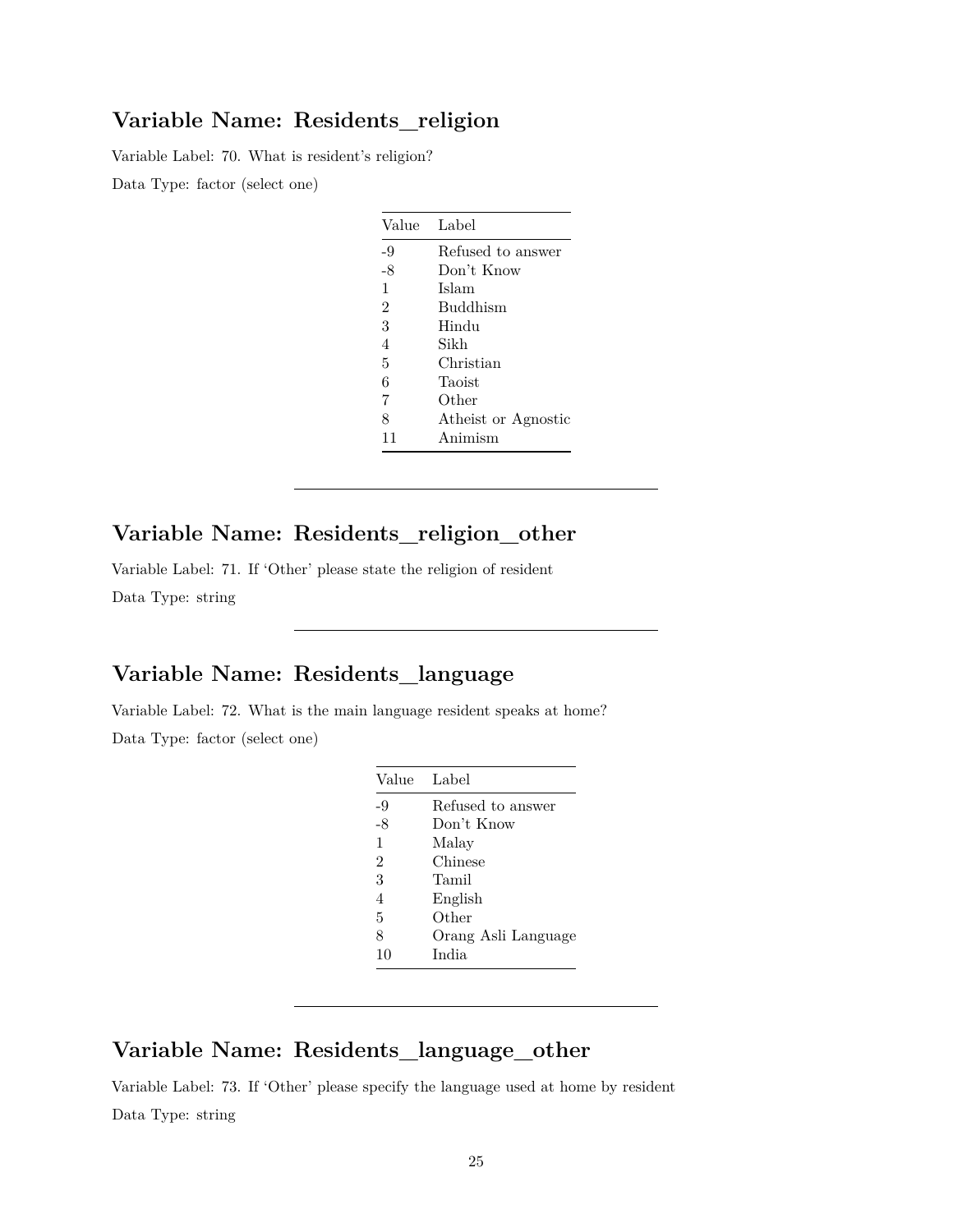# **Variable Name: Residents\_marital**

Variable Label: 74. What is the marital status of resident? Data Type: factor (select one)

|      | Value Label                             |
|------|-----------------------------------------|
| -9   | Refused to answer                       |
| $-8$ | Don't Know                              |
| 1    | Single                                  |
| 2    | Married                                 |
| 3    | Separated / Living Apart (Not Divorced) |
|      | Divorced                                |
| 5    | Widow / Widower                         |

# **Variable Name: polygamous**

Variable Label: 74.1. Are you in a polygamous marriage?

Data Type: factor (select one)

| Value Label |                   |
|-------------|-------------------|
| -9          | Refused to answer |
| -8          | Don't Know        |
| 1           | Yes               |
| 2           | Nο                |

# **Variable Name: wife\_number**

Variable Label: 74.2. Which wife are you?

Data Type: factor (select one)

| Value Label    |                   |
|----------------|-------------------|
| -9             | Refused to answer |
| $-8$           | Don't Know        |
| $\mathbf{1}$   | First             |
| $\mathfrak{D}$ | Second            |
| 3              | Third             |
|                | Fourth            |
|                |                   |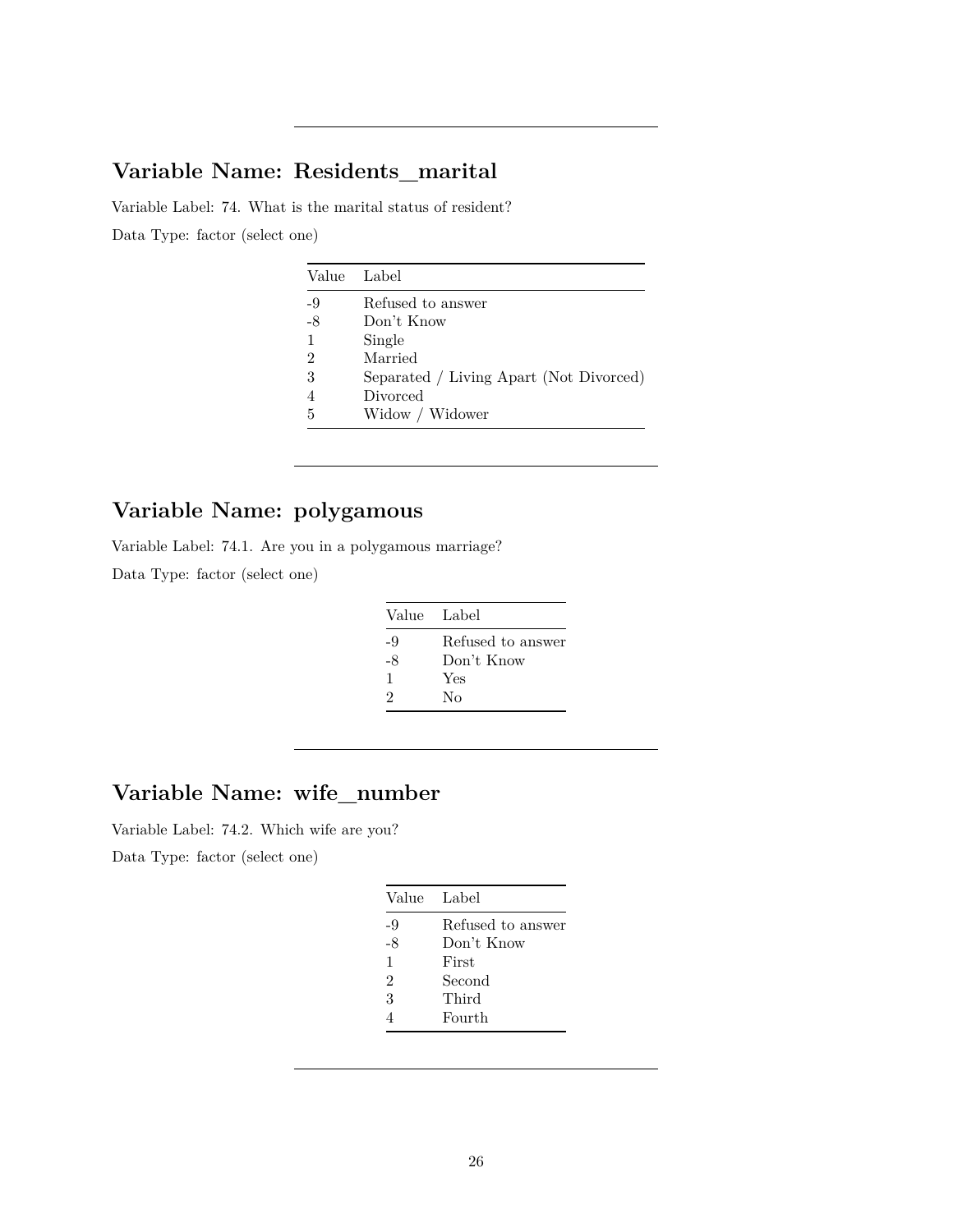# **Variable Name: husbund\_number**

Variable Label: 74.3. How many wives you have? Data Type: factor (select one)

| Value          | Label |
|----------------|-------|
| 1              | 1     |
| $\overline{2}$ | 2     |
| 3              | 3     |
| 4              | 4     |

# **Variable Name: school\_1**

Variable Label: 75. Is resident currently attending (pre-)school, college or university? Data Type: factor (select one)

| Value Label |                   |
|-------------|-------------------|
| -9          | Refused to answer |
| -8          | Don't Know        |
| 1           | Yes               |
| 9           | Nο                |

# **Variable Name: school\_2**

Variable Label: 76. What year of study is resident in? Data Type: factor (select one)

| Value          | Label                                   |
|----------------|-----------------------------------------|
| -9             | Refused to answer                       |
| $-8$           | Don't Know                              |
| 1              | Pre-school playgroup                    |
| $\overline{2}$ | Kindergarten                            |
| 3              | Primary School, Year 1                  |
| 4              | Primary School, Year 2                  |
| 5              | Primary School, Year 3                  |
| 6              | Primary School, Year 4                  |
| 7              | Primary School, Year 5                  |
| 8              | Primary School, Year 6                  |
| 9              | Secondary School, Form 1                |
| 10             | Secondary School, Form 2                |
| 11             | Secondary School, Form 3                |
| 12             | Secondary School, Form 4                |
| 13             | Secondary School, Form 5                |
| 14             | Secondary School, Form 6/Pre-University |
| 15             | College (Diploma)                       |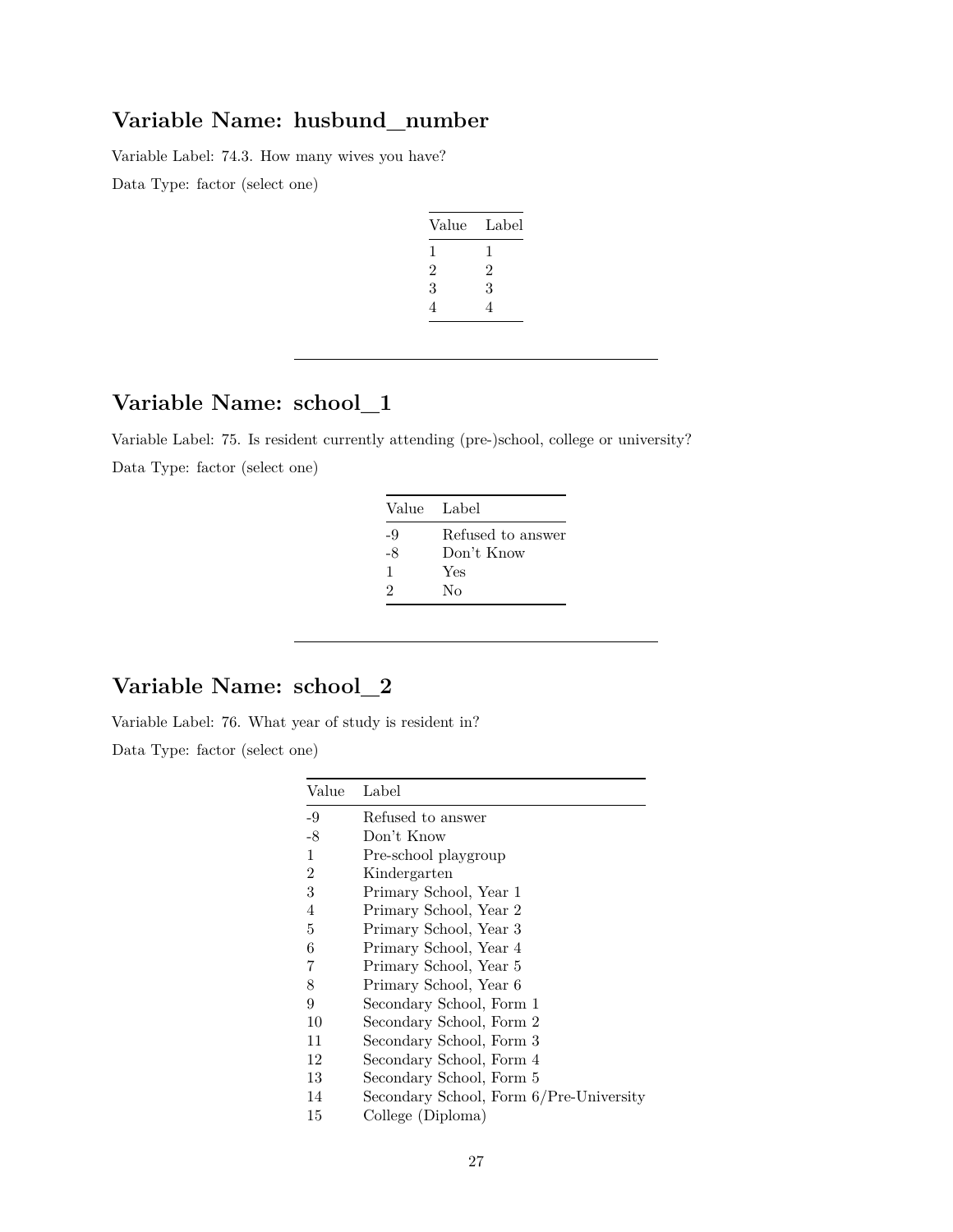| Value Label |                              |
|-------------|------------------------------|
| 16<br>17    | University (Degree)<br>Other |
|             |                              |

# **Variable Name: school\_2\_others**

Variable Label: 76.1. If 'Other', please describe the year of study is resident in Data Type: string

# **Variable Name: school\_3**

Variable Label: 77. What type of school is resident attending? Data Type: factor (select one)

| Value          | Label                             |
|----------------|-----------------------------------|
| -9             | Refused to answer                 |
| $-8$           | Don't Know                        |
|                | National Primary School           |
| $\overline{2}$ | Tamil Primary School              |
| 3              | Chinese Primary School            |
|                | National Secondary School         |
| 5              | Vocational Secondary School       |
| 6              | National Secondary School (Agama) |
|                | Other                             |

# **Variable Name: school\_4a**

Variable Label: 78. What is the name of the school resident is attending? Data Type: factor (select one)

| Value          | Label                  |
|----------------|------------------------|
| $-9$           | Refused to answer      |
| -8             | Don't Know             |
| -1             | SK (FELDA) CHEMPLAK    |
| $\overline{2}$ | SK (FELDA) KEMELAH     |
| 3              | SK (FELDA) PEMANIS 2   |
| 4              | SK (FELDA) REDONG      |
| 5              | SK BALAI BADANG        |
| 6              | SK BANDAR PUTRA        |
|                | SK BATU ANAM           |
| 8              | <b>SK BUKIT HAMPAR</b> |
| 9              | SK BUKIT TUNGGAL       |
|                | SK BULOH KASAP         |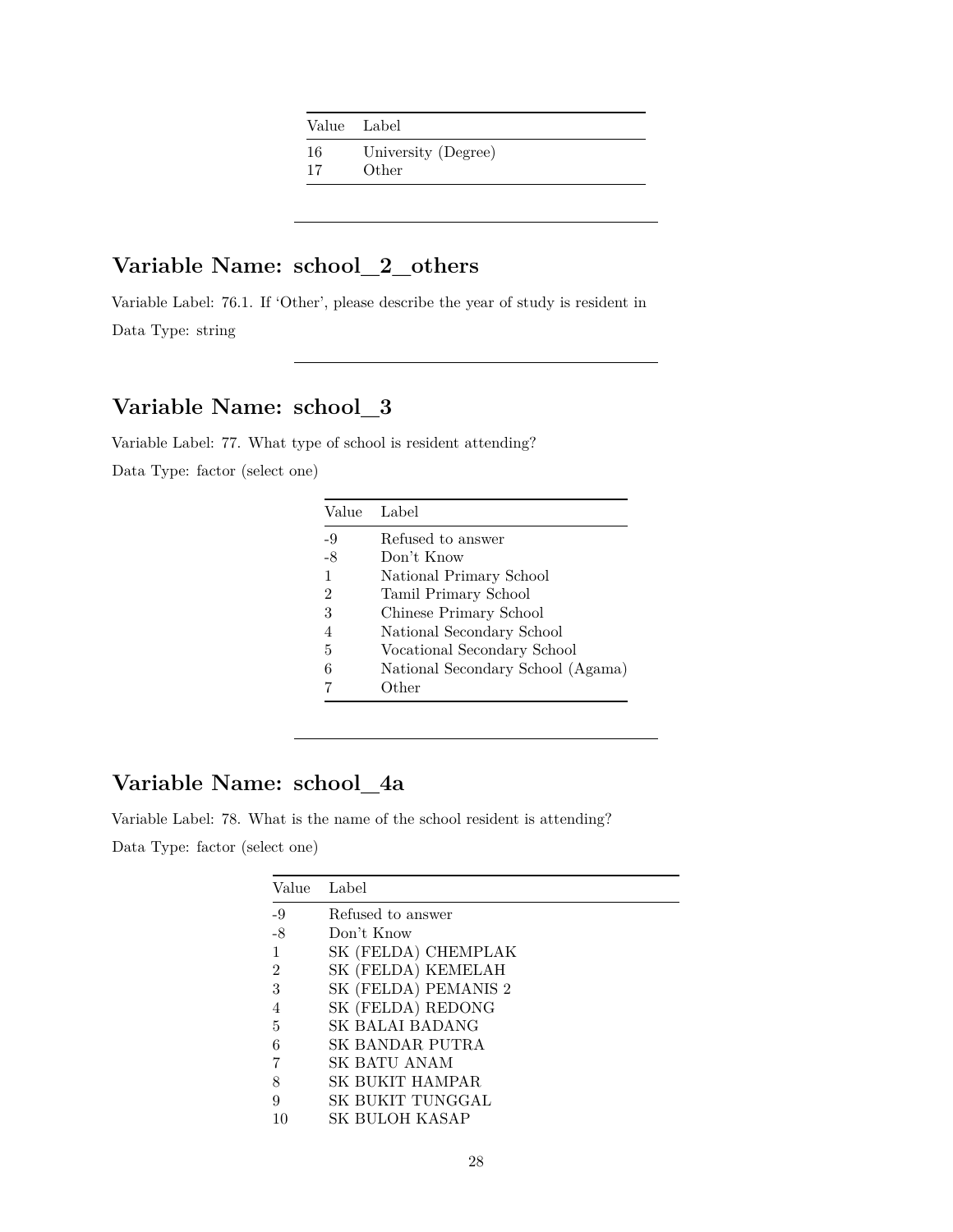| Value | Label                              |
|-------|------------------------------------|
| 11    | SK CANOSSIAN CONVENT (M)           |
| 12    | SK DATO SERI MAHARAJA LELA         |
| 13    | SK DATUK WAN IDRIS                 |
| 14    | SK DESA TEMU JODOH                 |
| 15    | SK GELANG CHINCHIN                 |
| 16    | <b>SK GEMEREH</b>                  |
| 17    | <b>SK JEMENTAH</b>                 |
| 18    | <b>SK KAMPONG AWAT</b>             |
| 19    | SK KAMPONG JAWA                    |
| 20    | SK KAMPONG KUDUNG                  |
| 21    | SK KAMPONG TENANG                  |
| 22    | SK KAMPONG TENGAH                  |
| 23    | SK KAMPUNG PAYA BESAR              |
| 24    | SK KEMEDAK                         |
| 25    | SK KUALA PAYA                      |
| 26    | SK LABIS                           |
| 27    | SK LADANG WELCH                    |
| 28    | SK LKTP MAOKIL 1                   |
| 29    | SK LKTP MAOKIL 2                   |
| 30    | SK LKTP MEDOI                      |
| 31    | SK LKTP PALONG TIMUR               |
| 32    | SK LKTP PALONG TIMUR 2             |
| 33    | SK LKTP PEMANIS 1                  |
| 34    | SK LKTP TENANG                     |
| 35    | SK MELAYU RAYA                     |
| 36    | SK MENSUDUT LAMA                   |
| 37    | SK MENSUDUT PINDAH                 |
| 38    | SK PAYA JAKAS                      |
| 39    | SK PEKAN AIR PANAS                 |
| 40    | SK POGOH                           |
| 41    | <b>SK SAWAH BAHRU</b>              |
| 42    | SK SEGAMAT BARU                    |
| 43    | SK SEGAMAT KECIL                   |
| 44    | SK SEPINANG                        |
| 45    | SK SERI BALI                       |
| 46    | SK SERI BEKOK                      |
| 47    | SK SPANG LOI                       |
| 48    | SK SRI LABIS                       |
| 49    | SK TAMBANG                         |
| 50    | SK TEBING TINGGI                   |
| 51    | SK TEMENGGONG ABDUL RAHMAN (INTEG) |
| 52    | SK TENANG STESEN                   |
| 53    | Other                              |

# **Variable Name: school\_4b**

Variable Label: 78. What is the name of the school resident is attending?

Data Type: factor (select one)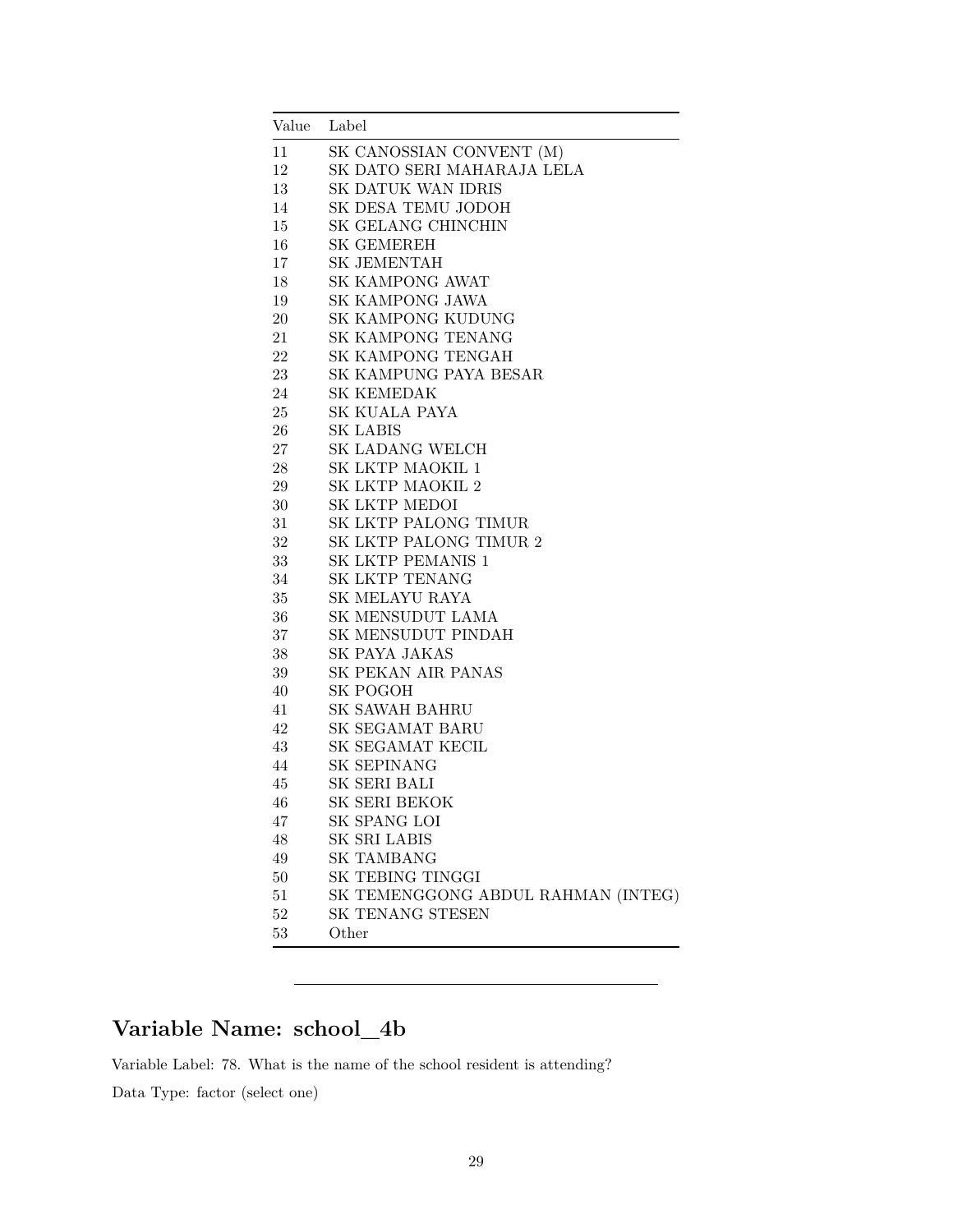| Value Label    |                         |
|----------------|-------------------------|
| -9             | Refused to answer       |
| $-8$           | Don't Know              |
| $\mathbf{1}$   | SJK(C) AI CHUN          |
| $\overline{2}$ | SJK(C) BEKOK            |
| $\overline{3}$ | SJK(C) BUKIT SIPUT      |
| $\overline{4}$ | SJK(C) CENTRAL SITE     |
| 5              | SJK(C) CHA'AH           |
| 6              | SJK(C) HWA NAN          |
| 7              | $SIK(C)$ JABI           |
| 8              | SJK(C) JAGOH            |
| 9              | $SIK(C)$ JEMENTAH $(2)$ |
| $10^{\circ}$   | SJK(C) JEMENTAH 1       |
| 11             | SJK(C) KAMPUNG TENGAH   |
| 12             | SJK(C) KARAS            |
| 13             | SJK(C) KASAP            |
| 14             | $SIK(C)$ LABIS          |
| 15             | SJK(C) LI CHI           |
| 16             | SJK(C) SEG HWA          |
| 17             | SJK(C) TAH KANG         |
| 18             | SJK(C) TAMBANG          |
| 19             | SJK(C) TENANG           |
| 20             | SJK(C) TUA OOH          |
| 21             | Other                   |

# **Variable Name: school\_4c**

Variable Label: 78. What is the name of the school resident is attending? Data Type: factor (select one)

| Value          | Label                  |
|----------------|------------------------|
| -9             | Refused to answer      |
| $-8$           | Don't Know             |
| $\mathbf{1}$   | SJK(T) BANDAR SEGAMAT  |
| $\overline{2}$ | SJK(T) BATU ANAM       |
| 3              | SJK(T) BEKOK           |
| 4              | SJK(T) CANTUMAN CHAAH  |
| 5              | $SIK(T)$ LABIS         |
| 6              | SJK(T) LADANG FORTROSE |
| 7              | SJK(T) LADANG GOMALI   |
| 8              | SJK(T) LADANG NAGAPPA  |
| 9              | SJK(T) LADANG SEGAMAT  |
| 10             | SJK(T) LADANG SG MUAR  |
| 11             | SJK(T) LADANG VOULES   |
| 12             | SJK(T) LDG SG SENARUT  |
| 13             | Other                  |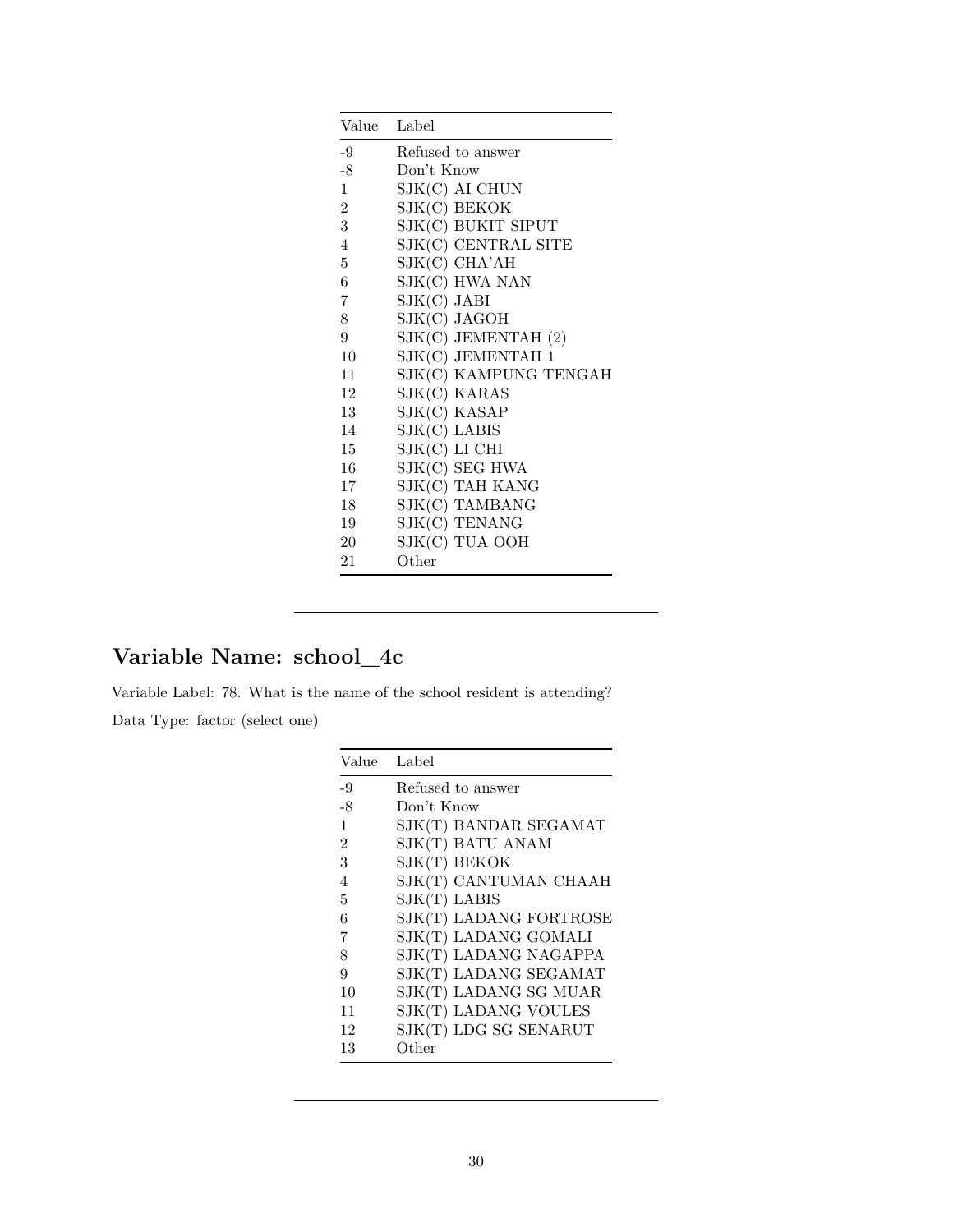### **Variable Name: school\_4d**

Variable Label: 78. What is the name of the school resident is attending? Data Type: factor (select one)

| Value          | Label                      |
|----------------|----------------------------|
| $-9$           | Refused to answer          |
| $-8$           | Don't Know                 |
| $\mathbf{1}$   | SMK BANDAR PUTRA           |
| $\overline{2}$ | <b>SMK BEKOK</b>           |
| 3              | SMK BULUH KASAP            |
| $\overline{4}$ | SMK CANOSSIAN CONVENT (M)  |
| 5              | SMK CHAAH                  |
| 6              | SMK DATO' AHMAD ARSHAD     |
| 7              | SMK DATO' BENTARA DALAM    |
| 8              | <b>SMK GEMEREH</b>         |
| 9              | SMK JEMENTAH               |
| 10             | <b>SMK KAMARUL ARIFFIN</b> |
| 11             | SMK LABIS                  |
| 12             | SMK LKTP MAOKIL            |
| 13             | <b>SMK LKTP PEMANIS</b>    |
| 14             | SMK MUNSHI IBRAHIM         |
| 15             | SMK PADUKA TUAN            |
| 16             | SMK PALONG TIMUR           |
| 17             | SMK SEG HWA (CF)           |
| 18             | SMK SERI BALI              |
| 19             | SMK SERI JEMENTAH          |
| 20             | SMK SERI KENANGAN          |
| 21             | SMK TENANG STESEN          |
| 22             | SMK TINGGI SEGAMAT         |
| 23             | Other                      |

## **Variable Name: school\_4e**

Variable Label: 78. What is the name of the school resident is attending? Data Type: factor (select one)

|    | Value Label        |
|----|--------------------|
| -9 | Refused to answer  |
| -8 | Don't Know         |
| 1  | <b>SMV SEGAMAT</b> |
| 2  | Other              |
|    |                    |

# **Variable Name: school\_4f**

Variable Label: 78. What is the name of the school resident is attending?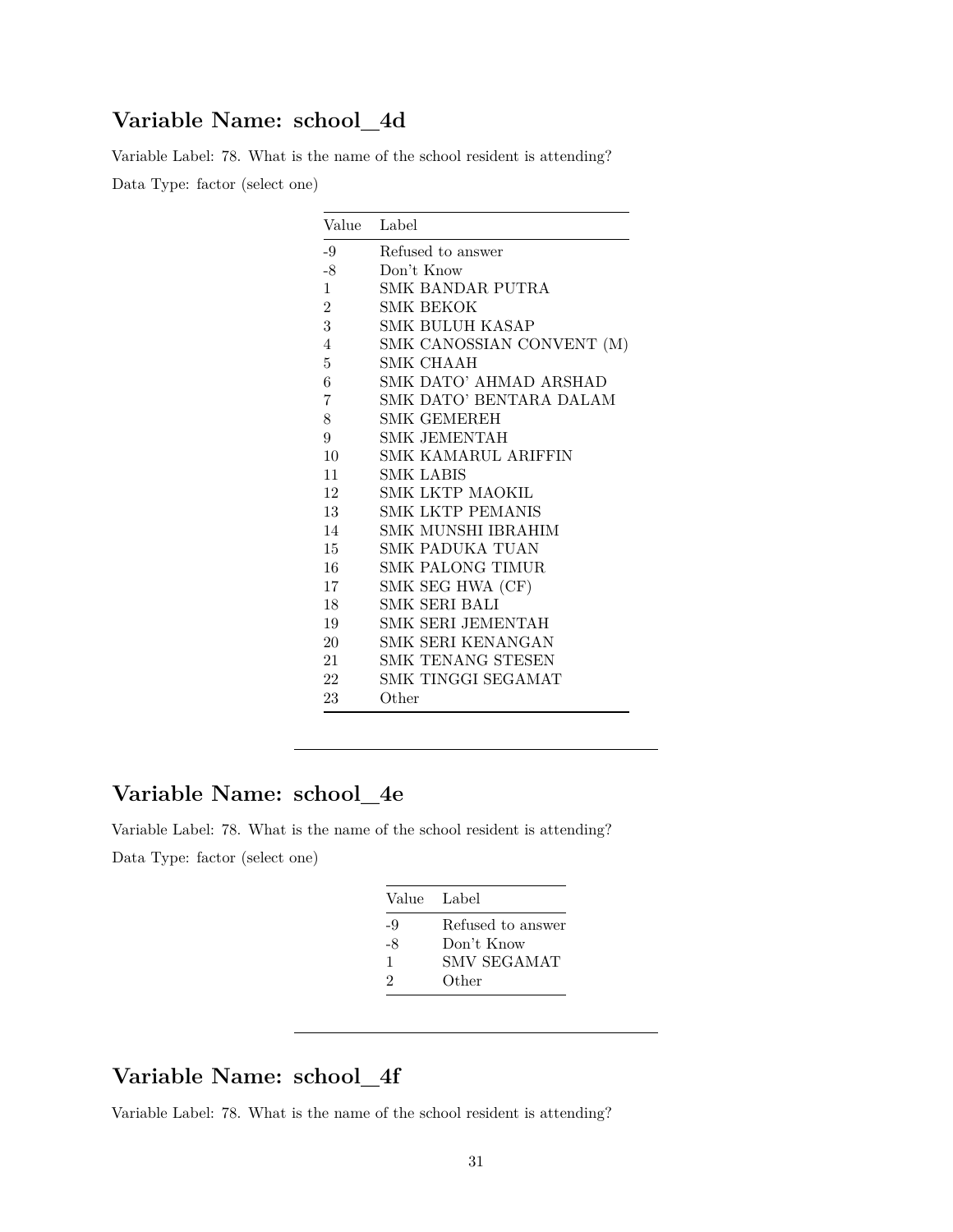Data Type: factor (select one)

|    | Value Label       |
|----|-------------------|
| -9 | Refused to answer |
| -8 | Don't Know        |
| 1  | SMKA SEGAMAT      |
| 2  | Other             |
|    |                   |

# **Variable Name: highest\_education**

Variable Label: 79. What was the highest level of education achieved by resident? Data Type: factor (select one)

| Value | Label                                      |
|-------|--------------------------------------------|
| -9    | Refused to answer                          |
| $-8$  | Do not know                                |
| 1     | Never attended school                      |
| 2     | Attended but did not finish Primary School |
| 3     | Finished Primary School                    |
| 4     | Started High School                        |
| 5     | Finished Form 3                            |
| 6     | Finished Form 5                            |
| 7     | Finished Form 6                            |
| 8     | Started College (Diploma)                  |
| 9     | Finished College (Diploma)                 |
| 10    | Started University (Degree)                |
| 11    | Finished University (Degree)               |
| 12    | Other                                      |

# **Variable Name: Residents\_employ\_1**

Variable Label: 80. What is the employment status of resident? Data Type: factor (select one)

| Value          | Label                                          |
|----------------|------------------------------------------------|
| $-9$           | Refused to answer                              |
| $-8$           | Don't Know                                     |
|                | Not Working                                    |
| $\overline{2}$ | Not Working, but looking for work              |
| 3              | Part-time work                                 |
| $\overline{4}$ | Part-time work, and looking for full-time work |
| 5              | Full-time work                                 |
| 6              | Retired                                        |
|                | Housewife / home duties                        |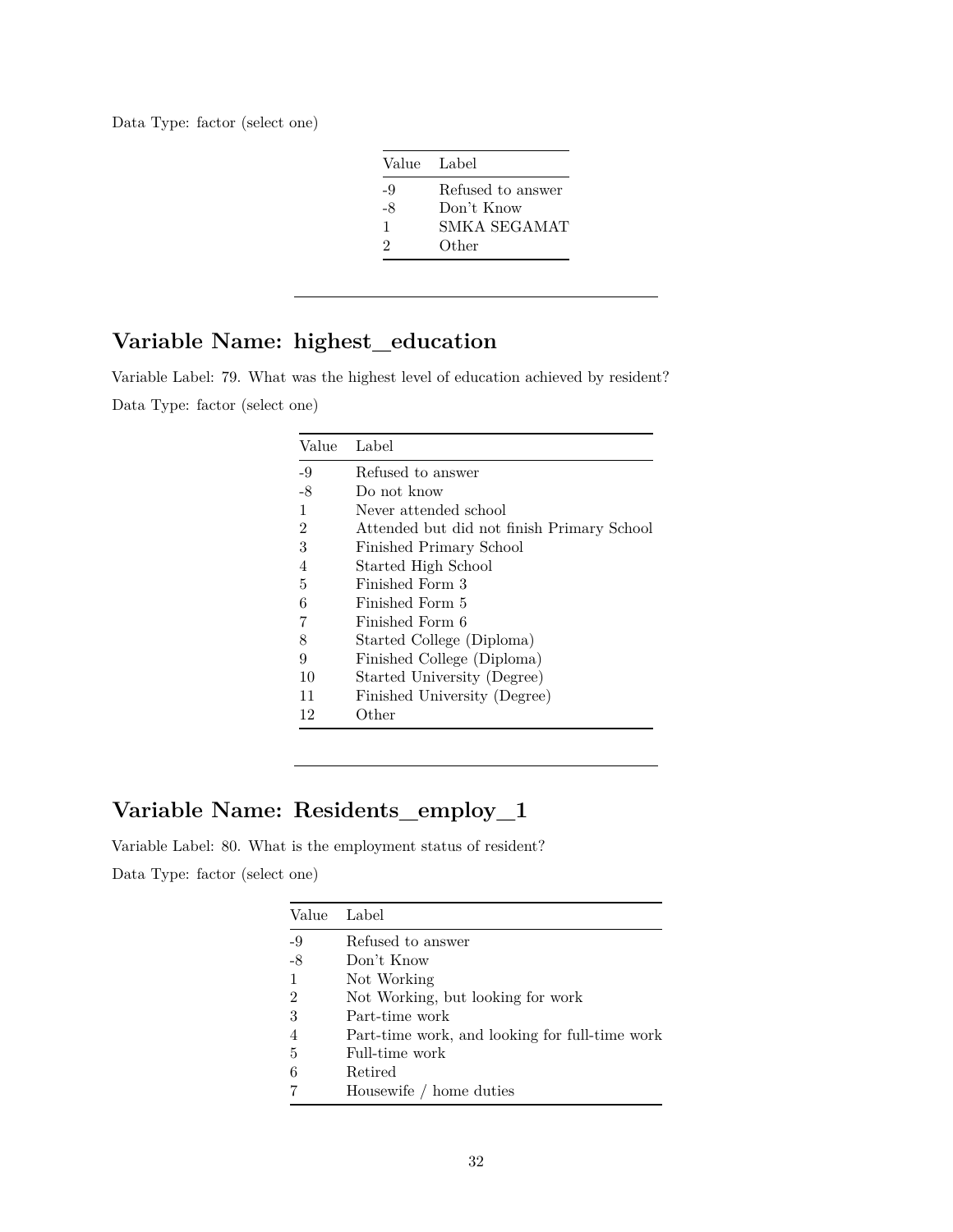# **Variable Name: Residents\_employ\_2**

Variable Label: 81. What is resident's position or job title? Data Type: string

# **Variable Name: Residents\_employ\_3**

Variable Label: 82. How would you classify the occupation (Read out the choices) Data Type: factor (select one)

| Value          | Label                                                 |
|----------------|-------------------------------------------------------|
| $-9$           | Refused to answer                                     |
| -8             | Don't Know                                            |
| -1             | Senior Official / Senior Government Worker            |
| $\overline{2}$ | Professionals                                         |
| 3              | Technicians and associate professionals               |
| $\overline{4}$ | Clerks                                                |
| 5              | Service workers and shop and market sales workers     |
| 6              | Skilled agricultural and fishery workers              |
|                | Craft and related trade workers                       |
| 8              | Plant and machine operators and assemblers            |
| 9              | Unskilled agricultural work (e.g., Plantation worker) |
| 10             | Police, Armed Forces                                  |
| 11             | Other                                                 |

# **Variable Name: Residents\_employ\_4**

Variable Label: 83. What industry sector does resident work in?

Data Type: factor (select one)

| Value          | Label                                                                |
|----------------|----------------------------------------------------------------------|
| $-9$           | Refused to answer                                                    |
| -8             | Don't Know                                                           |
| $\mathbf{1}$   | Agriculture, forestry and fishing                                    |
| $\overline{2}$ | Mining and quarrying                                                 |
| 3              | Manufacturing                                                        |
| 4              | Electricity, gas, steam and air conditioning supply                  |
| $\overline{5}$ | Water supply; sewerage, waste management and remediation activities  |
| 6              | Construction                                                         |
| 7              | Wholesale and retail trade; repair of motor vehicles and motorcycles |
| 8              | Transportation and storage                                           |
| 9              | Accommodation and food service activities                            |
| 10             | Information and communication                                        |
| 11             | Financial and insurance activities                                   |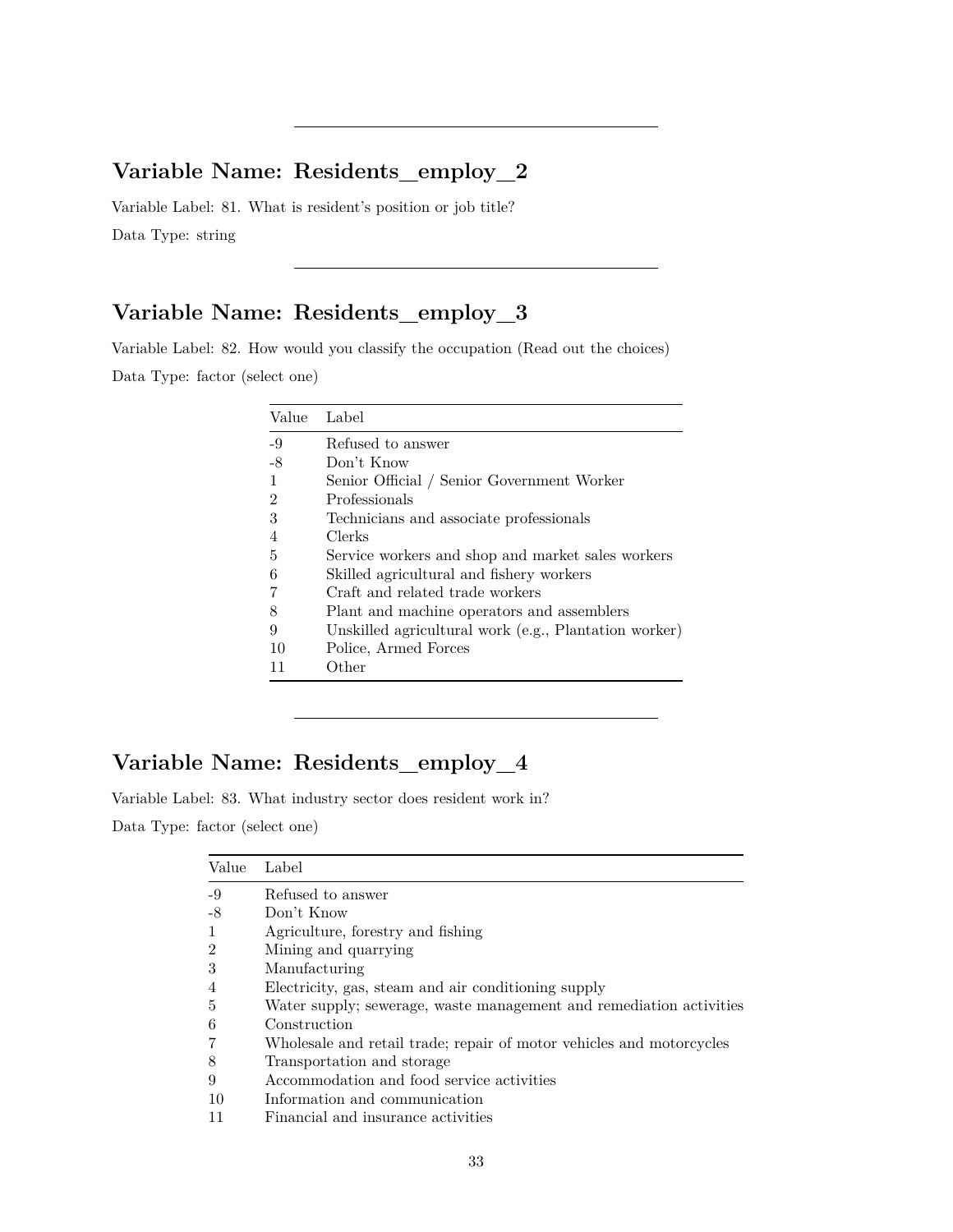| Value         | Label                                                         |
|---------------|---------------------------------------------------------------|
| 12            | Real estate activities                                        |
| -13           | Professional, scientific and technical activities             |
| -14           | Administrative and support service activities                 |
| -15           | Public administration and defence; compulsory social security |
| -16           | Education                                                     |
| -17           | Human health and social work activities                       |
| 18            | Arts, entertainment and recreation                            |
| -19           | Other service activities                                      |
| <sup>20</sup> | Activities of households as employers; Home duties            |
| 21            | Other                                                         |

# **Variable Name: smoking\_1**

Variable Label: 84.1. Has resident ever smoked a cigarette?

Data Type: factor (select one)

| Value        | Label |
|--------------|-------|
| $\mathbf{I}$ | Yes   |
| $\cdot$      | Nο    |

# **Variable Name: smoking\_2**

Variable Label: 85. Do resident is currently smoking?

Data Type: factor (select one)

| Value | Label |
|-------|-------|
| -1    | Yes   |
| '2    | Nο    |

# **Variable Name: Residents\_health**

Variable Label: 86. Based on the following scale, indicate the health status of resident Data Type: factor (select one)

| Value Label    |                   |
|----------------|-------------------|
| -9             | Refused to answer |
| $-8$           | Don't Know        |
| 1              | Very Good         |
| $\mathfrak{D}$ | Good              |
| 3              | Satisfactory      |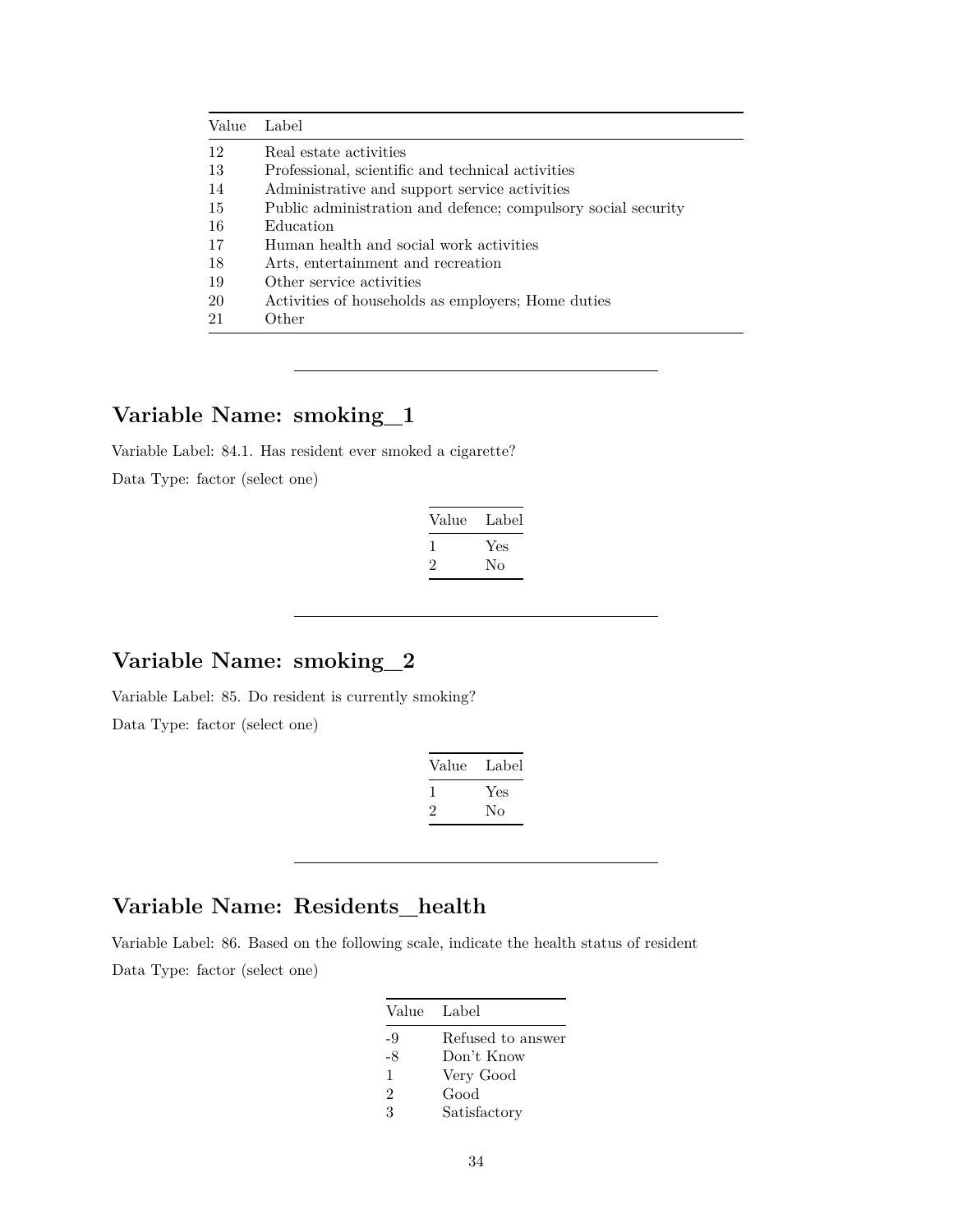| Value Label |           |
|-------------|-----------|
|             | Poor      |
| .5          | Very Poor |

### **Variable Name: Residents\_sick**

Variable Label: 87. In the past *two weeks* has resident been sick enough to have to miss out on his/her usual activities

Data Type: factor (select one)

| Value Label |                   |
|-------------|-------------------|
| -9          | Refused to answer |
| -8          | Don't Know        |
| 1           | Yes               |
| 2           | Nο                |

### **Variable Name: Residents\_drvisits**

Variable Label: 88. In the past *two weeks* has resident visited any of the following for health reasons Data Type: factor (select multiple)

| Value          | Label                             |
|----------------|-----------------------------------|
| -9             | Refused to answer                 |
| -8             | Don't Know                        |
| 1              | Private Hospital                  |
| $\overline{2}$ | Government Hospital               |
| 3              | Private Clinic                    |
| 4              | Government Clinic                 |
| 5              | Pharmacist                        |
| 6              | Traditional Medicine Practitioner |
| 7              | Other                             |
|                | Nο                                |

### **Variable Name: Residents\_drvisits\_other**

Variable Label: 88.1. If 'Other', what kind of health practitioner did resident visit? Data Type: string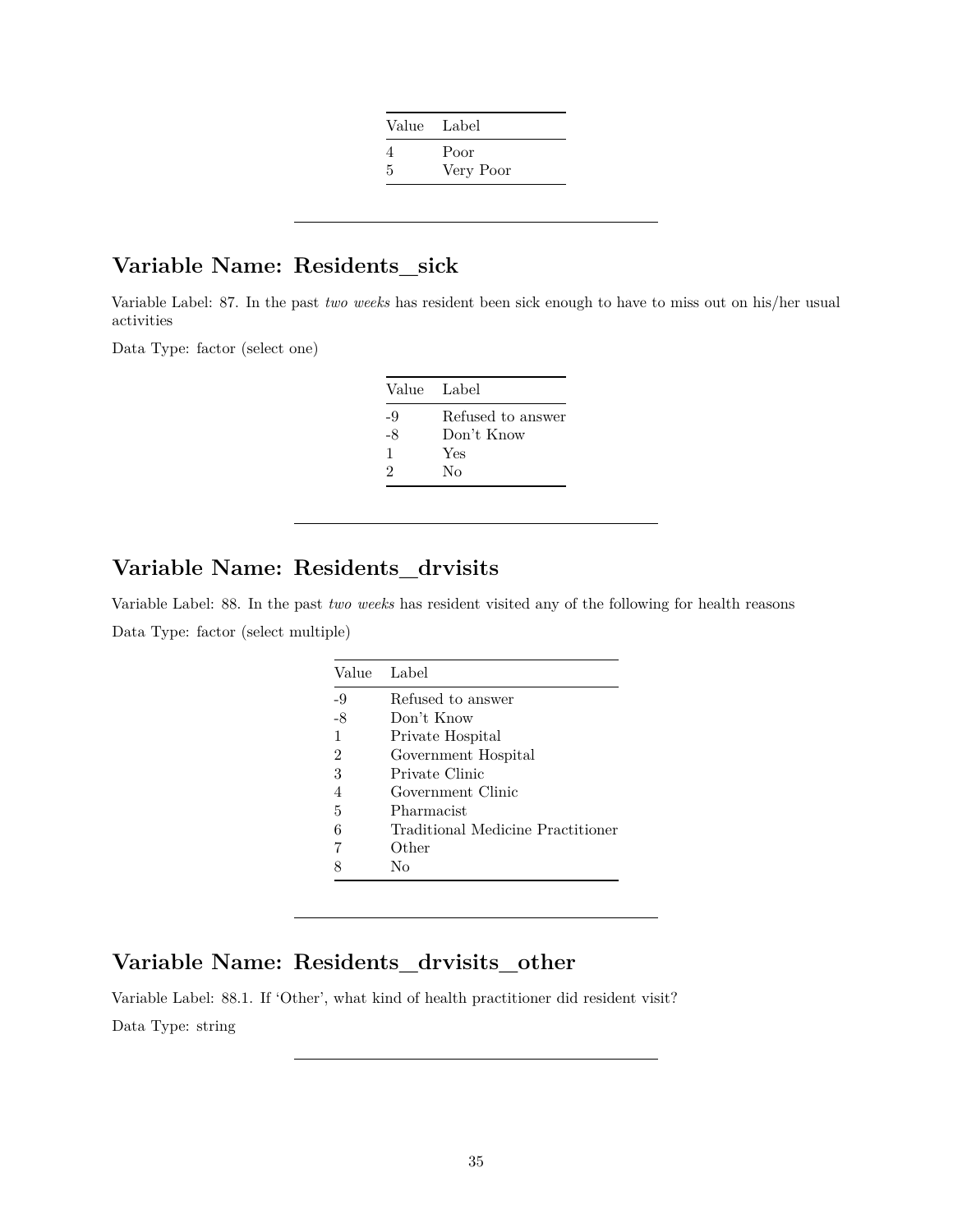#### **Variable Name: Resident\_disease\_1**

Variable Label: 89. Has resident ever been told by a doctor that he/she has stroke? Data Type: factor (select one)

| Value Label |                   |
|-------------|-------------------|
| -9          | Refused to answer |
| $-8$        | Don't Know        |
| 1           | Yes               |
| 2           | Nο                |

# **Variable Name: Resident\_disease\_2**

Variable Label: 89.1. Has resident been involved in stroke incidents in the last 12 months? Data Type: factor (select one)

| Value Label |                   |
|-------------|-------------------|
| -9          | Refused to answer |
| -8          | Don't Know        |
| 1           | Yes               |
| 2           | Nο                |

# **Variable Name: Resident\_disease\_3**

Variable Label: 89.2. Has resident ever been told by a doctor that he/she has heart disease? Data Type: factor (select one)

| Value Label                 |                   |
|-----------------------------|-------------------|
| -9                          | Refused to answer |
| -8                          | Don't Know        |
| 1                           | Yes               |
| $\mathcal{D}_{\mathcal{L}}$ | Nο                |

# **Variable Name: Resident\_disease\_4**

Variable Label: 89.3. Has resident ever been told by a doctor that he/she has hypertension? Data Type: factor (select one)

| Value Label |                   |
|-------------|-------------------|
| -9          | Refused to answer |
| -8          | Don't Know        |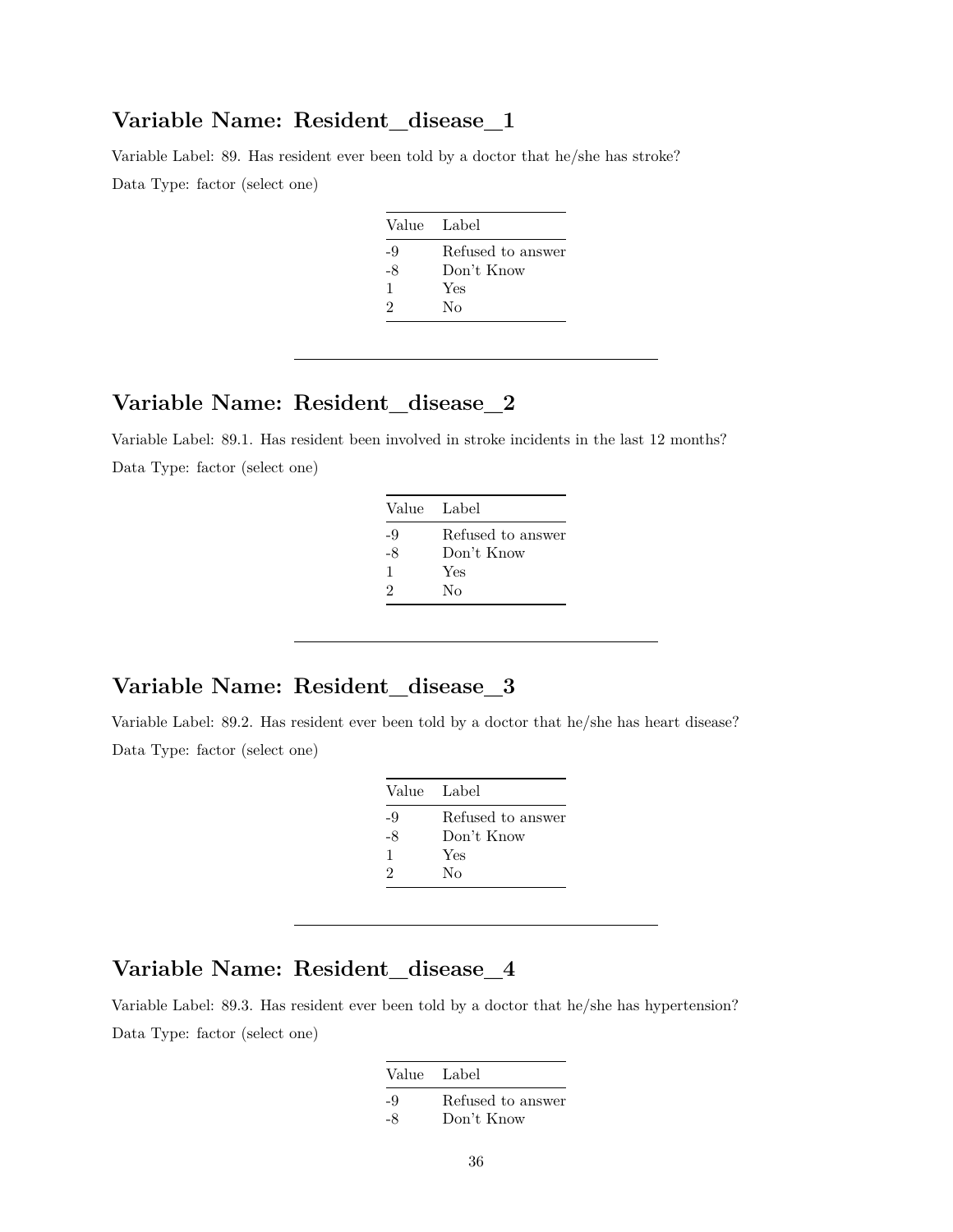| Value Label |
|-------------|
| Yes         |
| No          |
|             |

#### **Variable Name: Resident\_disease\_5**

Variable Label: 89.4. Has residentever been told by a doctor that he/she has kidney disease? Data Type: factor (select one)

| Value Label |                   |
|-------------|-------------------|
| -9          | Refused to answer |
| -8          | Don't Know        |
| 1           | Yes               |
| 9           | Nο                |

# **Variable Name: Resident\_disease\_6**

Variable Label: 89.5. Are resident is under kidney dialysis treatment? Data Type: factor (select one)

|    | Value Label       |
|----|-------------------|
| -9 | Refused to answer |
| -8 | Don't Know        |
| 1  | Yes               |
| 2  | Nο                |

# **Variable Name: Resident\_disease\_7**

Variable Label: 89.6. Has resident ever been told by a doctor that he/she has arthristis(joint paint)? Data Type: factor (select one)

| Refused to answer |
|-------------------|
|                   |
| Don't Know        |
| Yes               |
| Nο                |
|                   |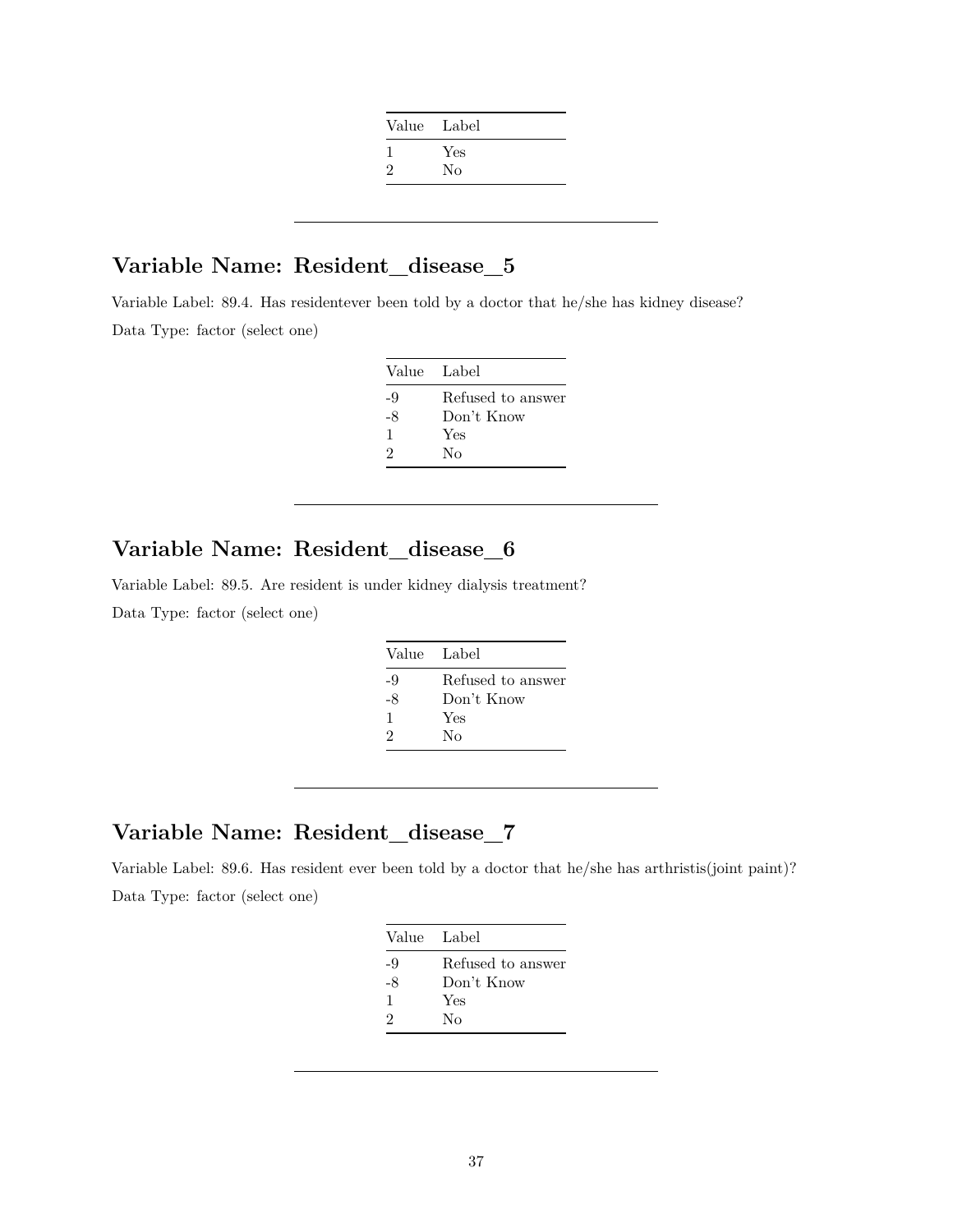#### **Variable Name: Resident\_disease\_8**

Variable Label: 89.7. Has resident ever been told by a doctor that he/she has diabetes? Data Type: factor (select one)

| Value Label |                   |
|-------------|-------------------|
| -9          | Refused to answer |
| -8          | Don't Know        |
| 1           | Yes               |
| 2           | Nο                |

# **Variable Name: Resident\_disease\_9**

Variable Label: 89.8. Has resident ever been told by a doctor that he/she has cancer? Data Type: factor (select one)

| Value Label |                   |
|-------------|-------------------|
| -9          | Refused to answer |
| -8          | Don't Know        |
| 1           | Yes               |
| 2           | Nο                |

# **Variable Name: Residents\_insured**

Variable Label: 90. Does resident have private health insurance cover? Data Type: factor (select one)

| Value          | Label                                                                                |
|----------------|--------------------------------------------------------------------------------------|
| $-9$           | Refused to answer                                                                    |
| $-8$           | Don't Know                                                                           |
|                | No Health Insurance                                                                  |
| $\mathfrak{D}$ | Health Insurance Through Employer (or employer                                       |
|                | of family member)                                                                    |
| 3              | Private health insurance (Self subscribed or as part<br>of a family members package) |

# **Variable Name: Lifestyle\_house**

Variable Label: 91. Can I ask some questions about your home interior design?

Data Type: factor (select one)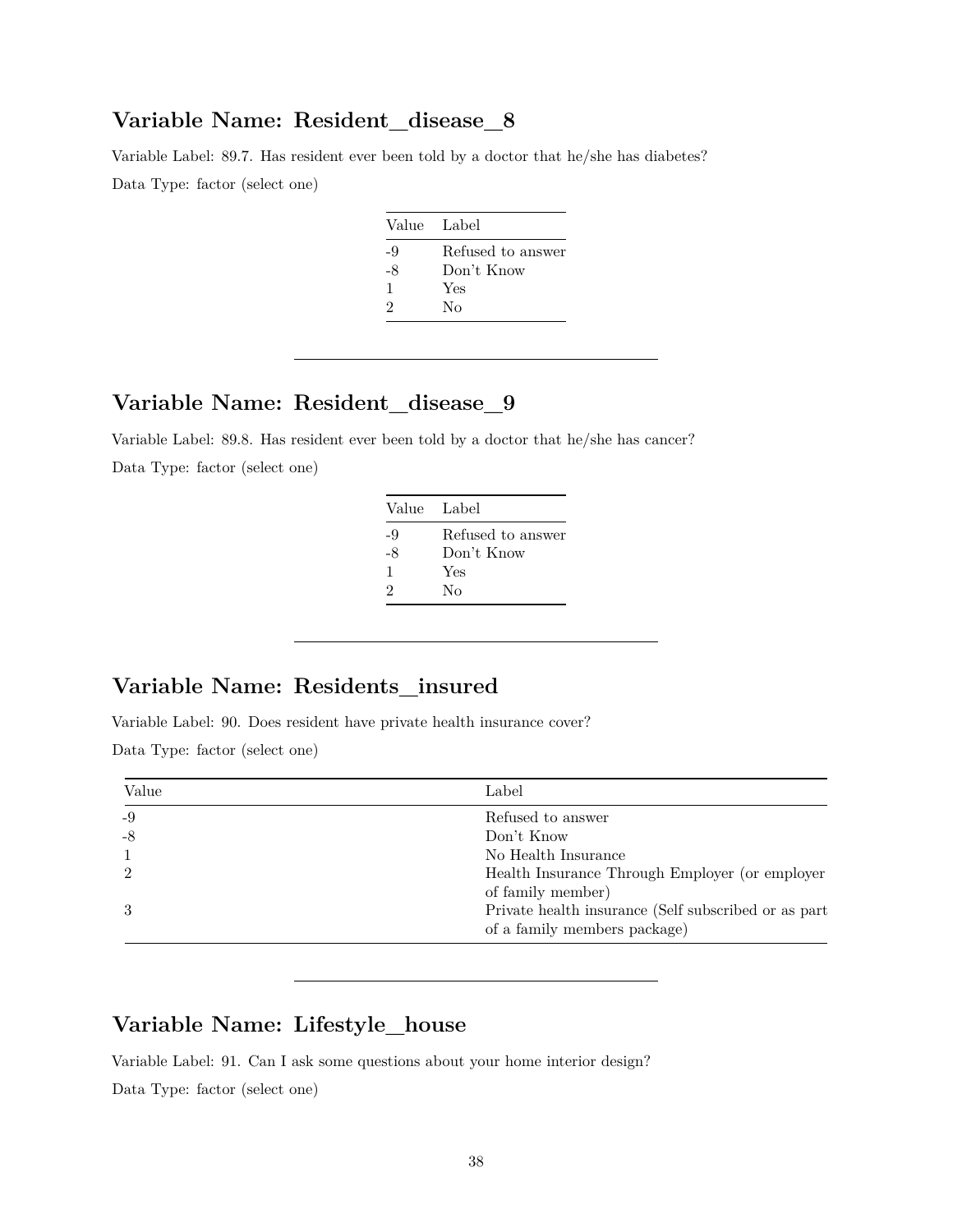| Label |
|-------|
| Yes   |
| No    |
|       |

#### **Variable Name: Lifestyle\_bedroom**

Variable Label: 92. How many bedrooms are there in this dwelling? Data Type: integer

#### **Variable Name: Lifestyle\_bathroom**

Variable Label: 93. How many bathrooms (shower  $+$  toilet) in this dwelling?

Data Type: integer

# **Variable Name: Lifestyle\_livingarea**

Variable Label: 94. How many living areas (including the dining room, NOT including the kitchen) in the dwelling?

Data Type: integer

### **Variable Name: Lifestyle\_owner**

Variable Label: 95. Which of the following best describes the living situation

Data Type: factor (select one)

| Value          | Label                                                |
|----------------|------------------------------------------------------|
| $-9$           | Refuse to asnwer                                     |
| -8             | Do not know                                          |
| 1              | Rented accommodation                                 |
| $\overline{2}$ | Owned by a householder with a loan                   |
| 3              | Owned by the householder outright                    |
| $\overline{4}$ | Owned by a family member not living in the household |
| 5              | Quarters                                             |
| 6              | Other                                                |

#### **Variable Name: Lifestyle\_owner\_other**

Variable Label: 96. If 'Other', please describe the living situation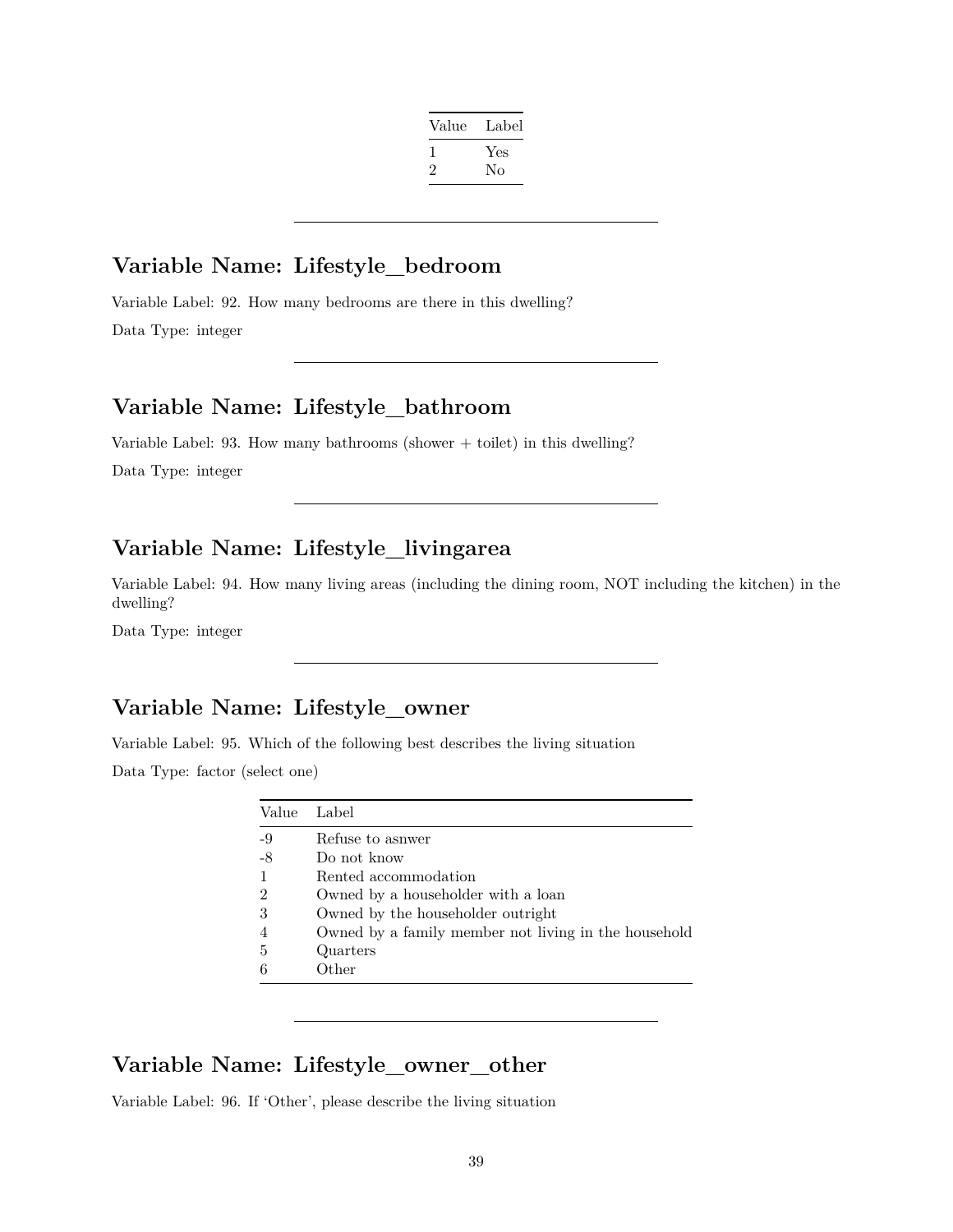# **Variable Name: Lifestyle\_ownership**

Variable Label: 97. Can I ask you some questions about your ownership? Data Type: factor (select one)

| Value | Label |
|-------|-------|
|       | Yes   |
| '2    | Nο    |

#### **Variable Name: Lifestyle\_cars**

Variable Label: 98. How many cars owned by people in the household?

Data Type: integer

# **Variable Name: Lifestyle\_mc**

Variable Label: 99. How many motorcycles are owned by people in the household? Data Type: integer

# **Variable Name: Lifestyle\_internet**

Variable Label: 100. Which of the following are available within the household Data Type: factor (select multiple)

| Value          | Label                                         |
|----------------|-----------------------------------------------|
| -9             | Refused to answer                             |
| $-8$           | Do not Know                                   |
| $\mathbf{1}$   | (ASTRO) Satellite TV                          |
| $\overline{2}$ | Internet (Streamyx)                           |
| 3              | Internet (Broadband Modem / Broadband Dongle) |
| $\overline{4}$ | Internet (Unifi)                              |
| .5             | None                                          |

# **Variable Name: contact\_number**

Variable Label: 100.1 Please enter respondent's contact number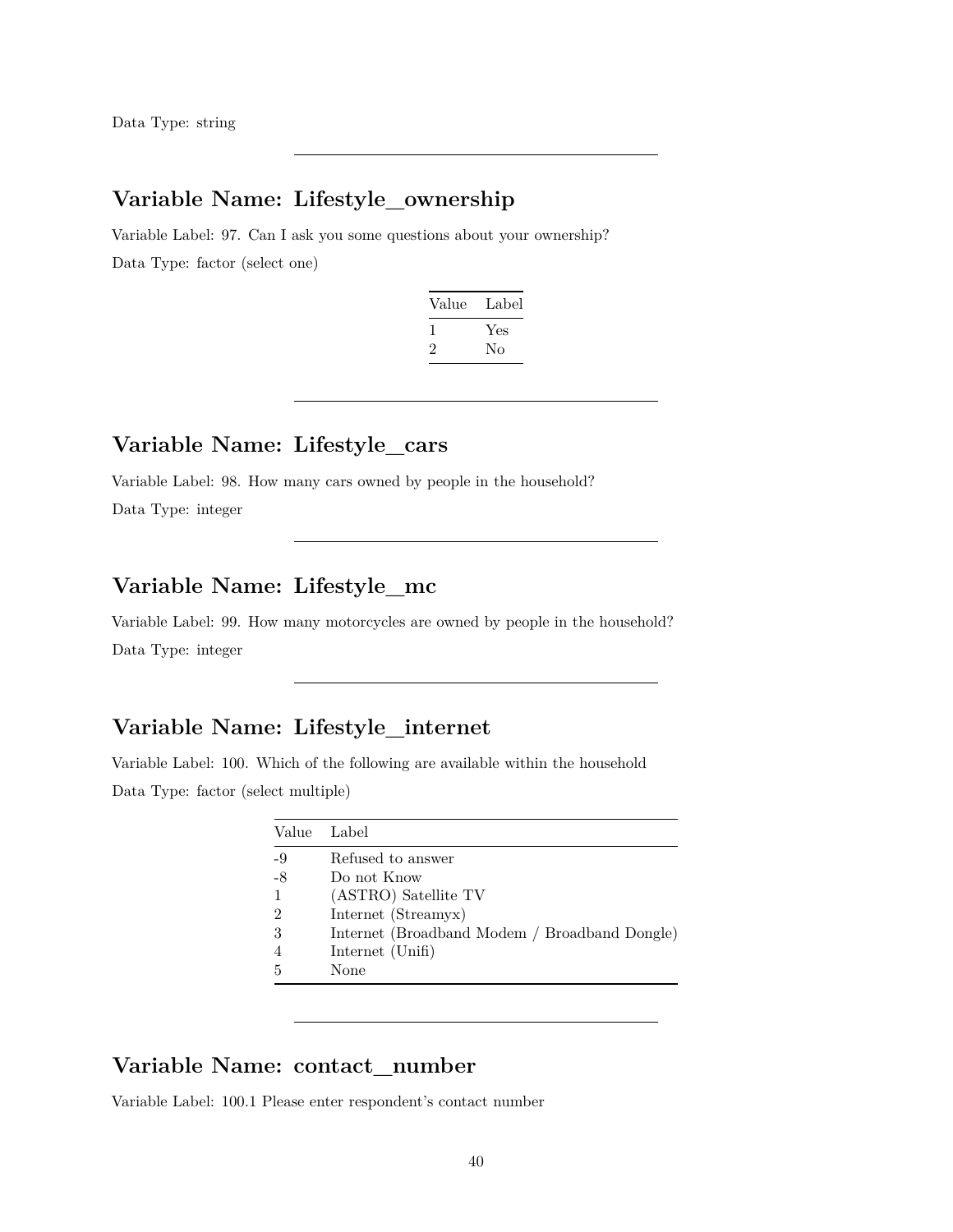Data Type: string

# **Variable Name: HouseDetails\_old\_ID**

Variable Label: 101. Does the house have the old SEACO bar code? Data Type: factor (select one)

| Value | Label |
|-------|-------|
|       | Yes   |
| ۰,    | Nο    |

#### **Variable Name: HouseDetails\_old\_ID\_a**

Variable Label: 101.1. Can you scan/record that SEACO bar code? Data Type: factor (select one)

| Value | Label |
|-------|-------|
|       | Yes   |
| ۰,    | No    |

### **Variable Name: HouseDetails\_old\_ID\_record**

Variable Label: 102. Try to record the old SEACO barcode with the camera Data Type: string

#### **Variable Name: HouseDetails\_old\_ID\_manual**

Variable Label: 103. The barcode was not recorded. Enter it. Data Type: string

# **Variable Name: HouseDetails\_ID**

Variable Label: 104. Scan a new barcode (House ID) Data Type: string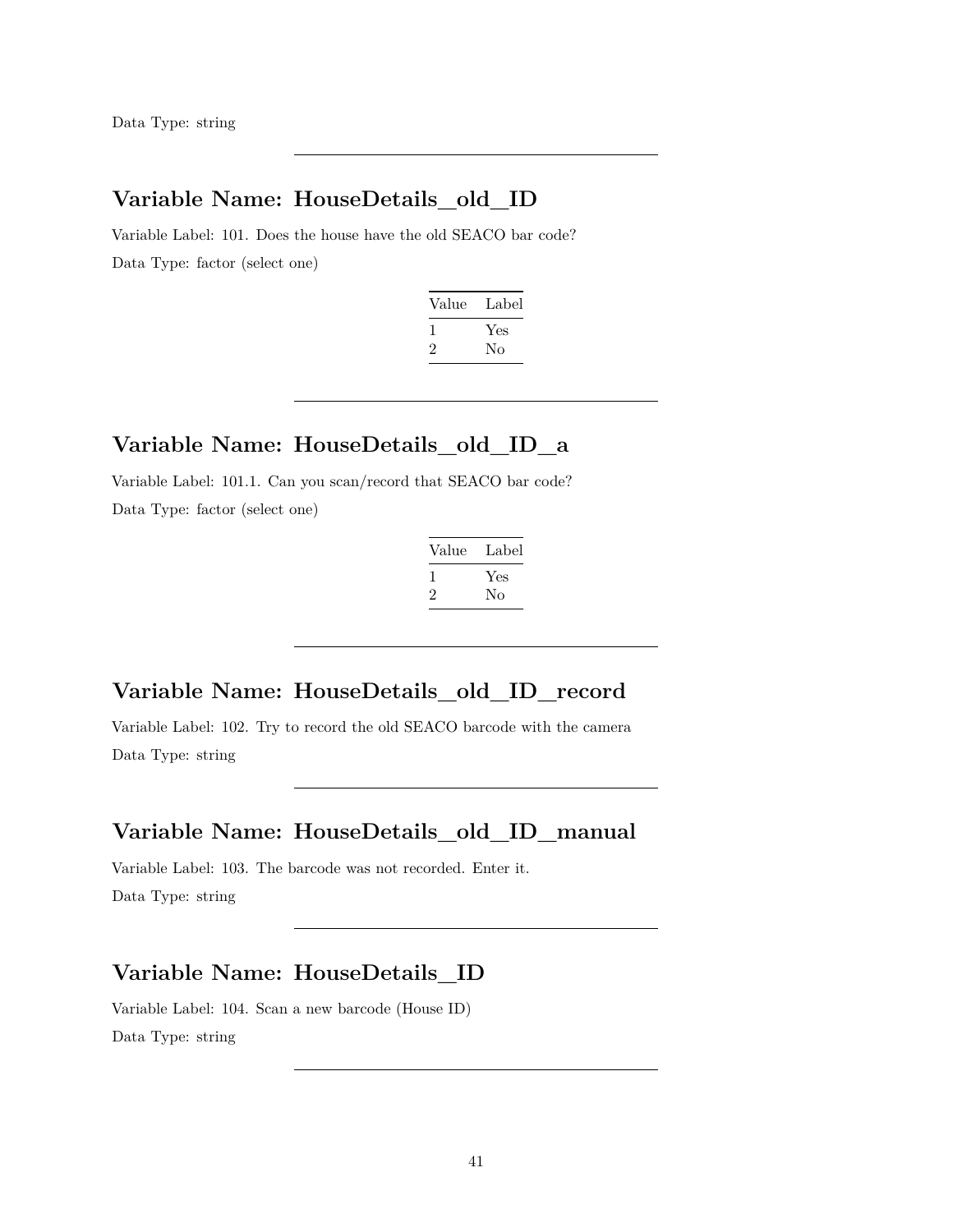#### **Variable Name: HouseDetails\_idnum**

Variable Label: 105. If you could not scan the House ID, enter the ID manually Data Type: string

# **Variable Name: HouseDetails\_attached**

Variable Label: 106. Are you allowed to attach the SEACO barcode somewhere? Data Type: factor (select one)

| Value   | Label |
|---------|-------|
| 1       | Yes   |
| $\cdot$ | Nο    |

# **Variable Name: HouseDetails\_idwhere**

Variable Label: 107. Where did you attach the SEACO barcode? Data Type: factor (select one)

| Value Label |                       |
|-------------|-----------------------|
| 1           | Electricity Meter Box |
| 2           | Above the front door  |
| 3           | Near the front door   |
|             | Other                 |

# **Variable Name: HouseDetails\_idwhere\_other**

Variable Label: 108. If 'Other' please specify the location where you placed the House ID Data Type: string

# **Variable Name: HouseDetails\_photo**

Variable Label: 109. Do you have permission to take the outside photograph of the dwelling? Data Type: factor (select one)

| Value        | Label |
|--------------|-------|
| $\mathbf{I}$ | Yes   |
| $\cdot$      | No    |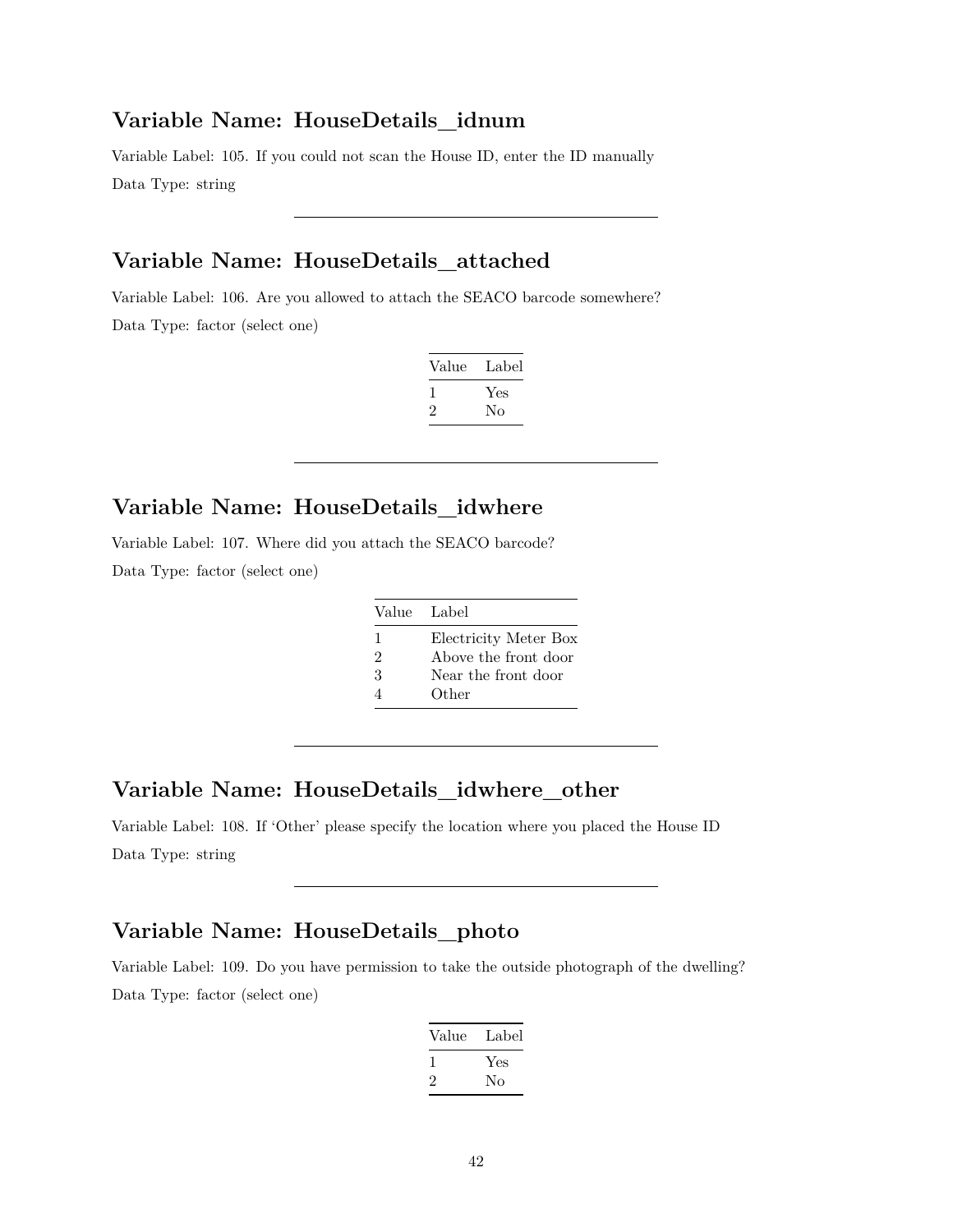#### **Variable Name: HouseDetails\_photo\_other**

Variable Label: 110. Take a photograph of the outside of the dwelling Data Type: image

## **Variable Name: Issues**

Variable Label: 111. Were there any problems collecting the household data? Data Type: factor (select one)

| Value | Label |
|-------|-------|
|       | Yes   |
| '2    | Nο    |

#### **Variable Name: Issue\_a**

Variable Label: 112. Please specify the problem Data Type: string

# **Variable Name: quality**

Variable Label: 113. On a scale of 0 to 10 how well do you think you recorded the data? Data Type: integer

### **Variable Name: honesty**

Variable Label: 114. On a scale of 0 to 10 how well do you think the respondent was to your questions? Data Type: integer

### **Variable Name: field\_notes**

Variable Label: Field notes Data Type: string